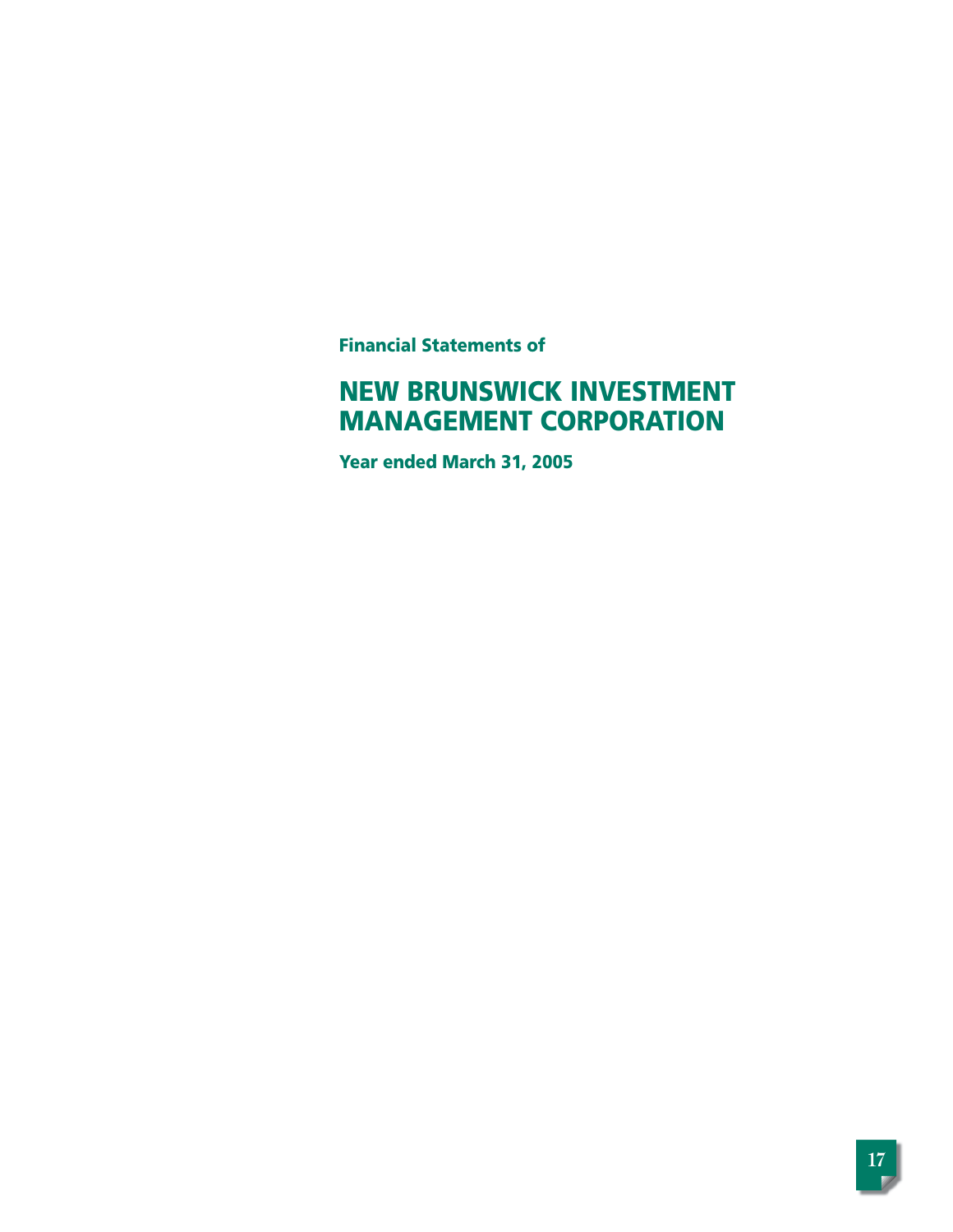# **MANAGEMENT RESPONSIBILITIES FOR FINANCIAL REPORTING**

The Financial Statements of the New Brunswick Investment Management Corporation are the responsibility of the management of the Corporation. They have been approved by its Board of Directors.

Management prepared the financial statements in accordance with generally accepted accounting principles.

The New Brunswick Investment Management Corporation maintains books of account, systems of information and systems of financial and management control which provide reasonable assurance that accurate financial information is available, that assets are protected and that resources are managed efficiently.

The Board of Directors oversees financial reporting through its Audit Committee. The committee reviews matters related to accounting, auditing, internal control systems, the financial statements and report of the external auditors.

*Dan Goguen* Vice-President, Finance and Administration

*John A. Sinclair* President and Chief Executive Officer

# **AUDITORS' REPORT To the Directors of New Brunswick Investment Management Corporation**

We have audited the statement of financial position of New Brunswick Investment Management Corporation as at March 31, 2005 and the statement of operations and changes in net assets for the year then ended. These financial statements are the responsibility of the Corporation's management. Our responsibility is to express an opinion on these financial statements based on our audit.

We conducted our audit in accordance with Canadian generally accepted auditing standards. Those standards require that we plan and perform an audit to obtain reasonable assurance whether the financial statements are free of material misstatement. An audit includes examining, on a test basis, evidence supporting the amounts and disclosures in the financial statements. An audit also includes assessing the accounting principles used and significant estimates made by management, as well as evaluating the overall financial statement presentation.

In our opinion, these financial statements present fairly, in all material respects, the financial position of the Corporation as at March 31, 2005 and the results of its operations and changes in net assets and its cash flows for the year then ended in accordance with Canadian generally accepted accounting principles.

 $KPmG\cup P$ 

Chartered Accountants



Fredericton, NB, Canada May 5, 2005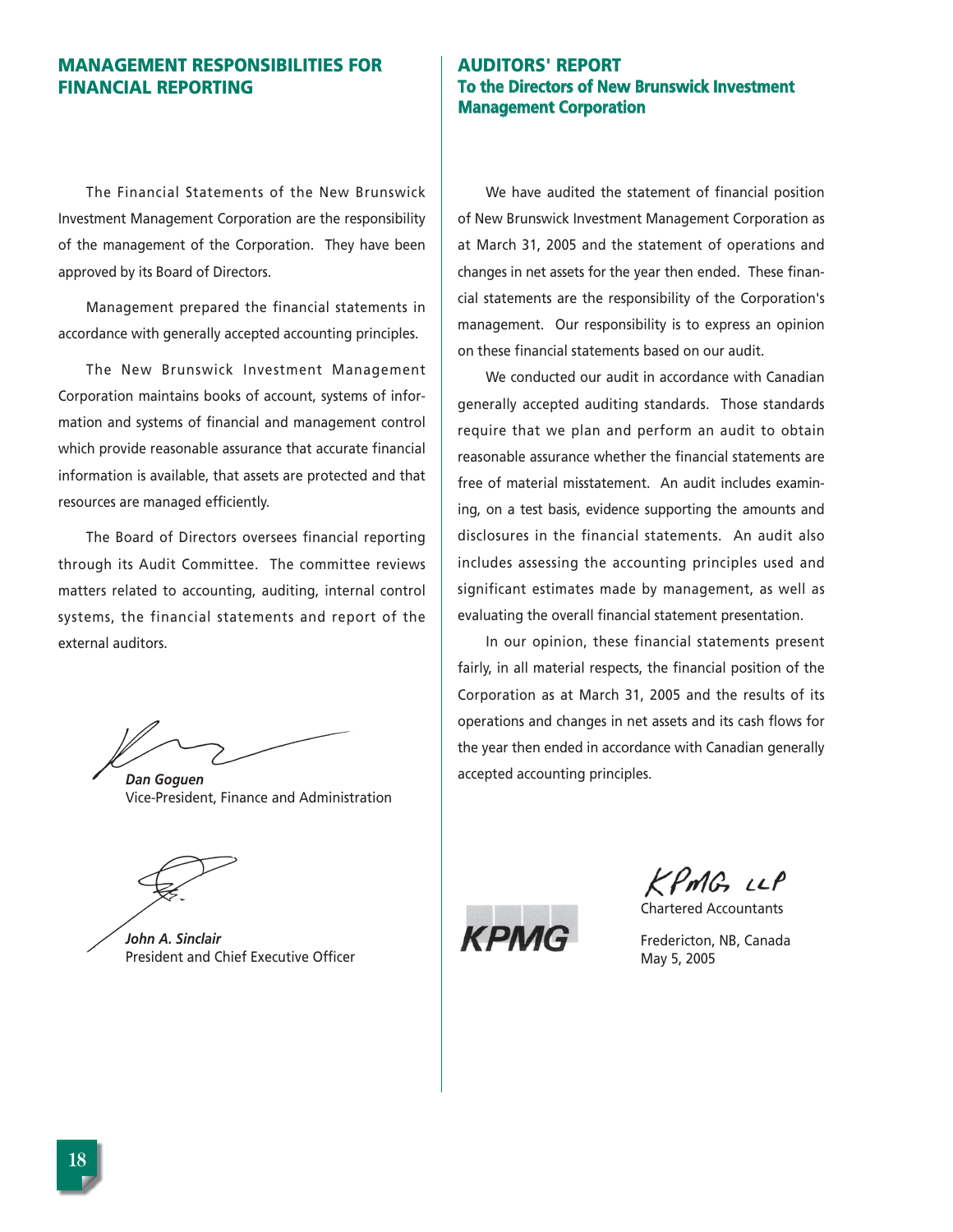# **NEW BRUNSWICK INVESTMENT MANAGEMENT CORPORATION Financial Statements**

Year ended March 31, 2005

|                                                   | Page |
|---------------------------------------------------|------|
| <b>Statement of Financial Position</b>            | 20   |
| Statement of Operations and Changes in Net Assets | 21   |
| <b>Notes</b>                                      | -22  |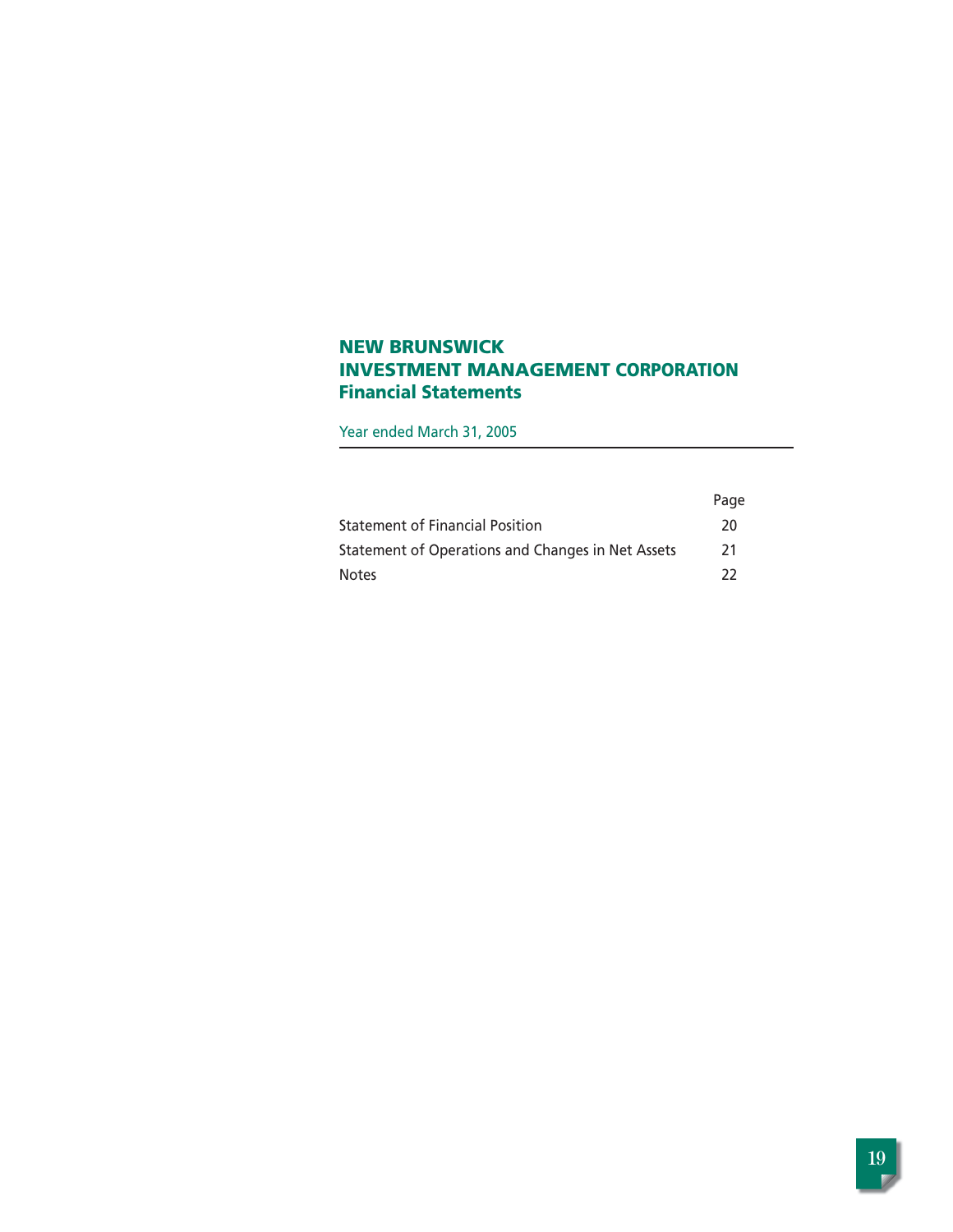# **Statement of Financial Position**

March 31, 2005, with comparative figures for 2004

|                                                                  | 2005         | 2004        |
|------------------------------------------------------------------|--------------|-------------|
| <b>Assets</b>                                                    |              |             |
| Current assets:                                                  |              |             |
| Cash                                                             | \$<br>60,930 | \$<br>4,950 |
| Accounts receivable, Pension Funds                               | 2,080,572    | 2,063,620   |
| Other receivables                                                | 18,360       | 8,587       |
| Prepaid expenses                                                 | 263,233      | 273,489     |
|                                                                  | 2,423,095    | 2,350,646   |
| Capital assets (note 3)                                          | 241,030      | 286,828     |
|                                                                  | \$2,664,125  | \$2,637,474 |
| Current liabilities:<br>Accounts payable and accrued liabilities | \$1,936,940  | \$1,929,630 |
|                                                                  |              |             |
| <b>Harmonized Sales Tax</b>                                      | 96,073       | 75,042      |
| Current portion of pension liability (note 5)                    | 22,530       | 22,149      |
|                                                                  | 2,055,543    | 2,026,821   |
| Pension liability (note 5)                                       | 301,199      | 323,825     |
| Employee future benefit liability (note 6)                       | 66,353       |             |
| Deferred contributions related to capital assets (note 7)        | 241,030      | 286,828     |
| Net assets                                                       |              |             |
| Commitment (note 4)                                              |              |             |
|                                                                  | \$2,664,125  | \$2,637,474 |

See accompanying notes to financial statements.

Approved on behalf of the Board:

Grædfif



Chairman of the Board **President and Chief Executive Officer**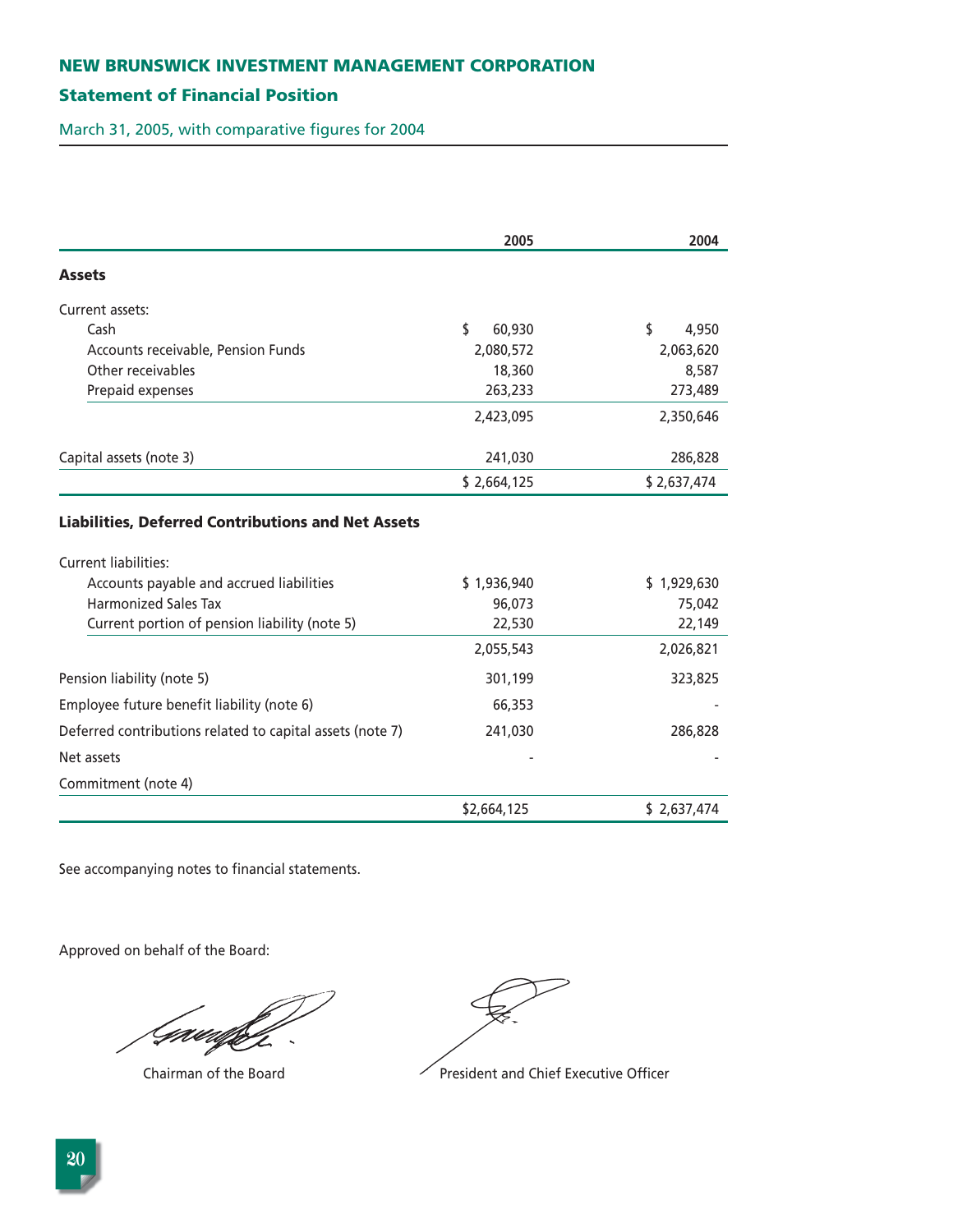# **Statement of Operations and Changes in Net Assets**

Year ended March 31, 2005, with comparative figures for 2004

|                                                | 2005            | 2004            |
|------------------------------------------------|-----------------|-----------------|
| <b>Revenue:</b>                                |                 |                 |
| Fees:                                          |                 |                 |
| <b>Public Service Superannuation Fund</b>      | \$<br>4,603,007 | \$<br>4,651,713 |
| <b>Teachers' Pension Fund</b>                  | 4,066,065       | 4,161,675       |
| Judges' Superannuation Fund                    | 35,437          | 32,322          |
| Amortization of deferred contributions related |                 |                 |
| to capital assets                              | 143,759         | 157,134         |
| Other                                          | 905             | 34,197          |
|                                                | 8,849,173       | 9,037,041       |
| <b>Expenses:</b>                               |                 |                 |
| Salaries and benefits                          | 3,658,806       | 4,175,903       |
| Other services (note 8)                        | 4,988,264       | 4,635,285       |
| Materials and supplies                         | 58,344          | 68,719          |
| Amortization of capital assets                 | 143,759         | 157,134         |
|                                                | 8,849,173       | 9,037,041       |
| <b>Change in net assets</b>                    | \$              | \$              |

See accompanying notes to financial statements.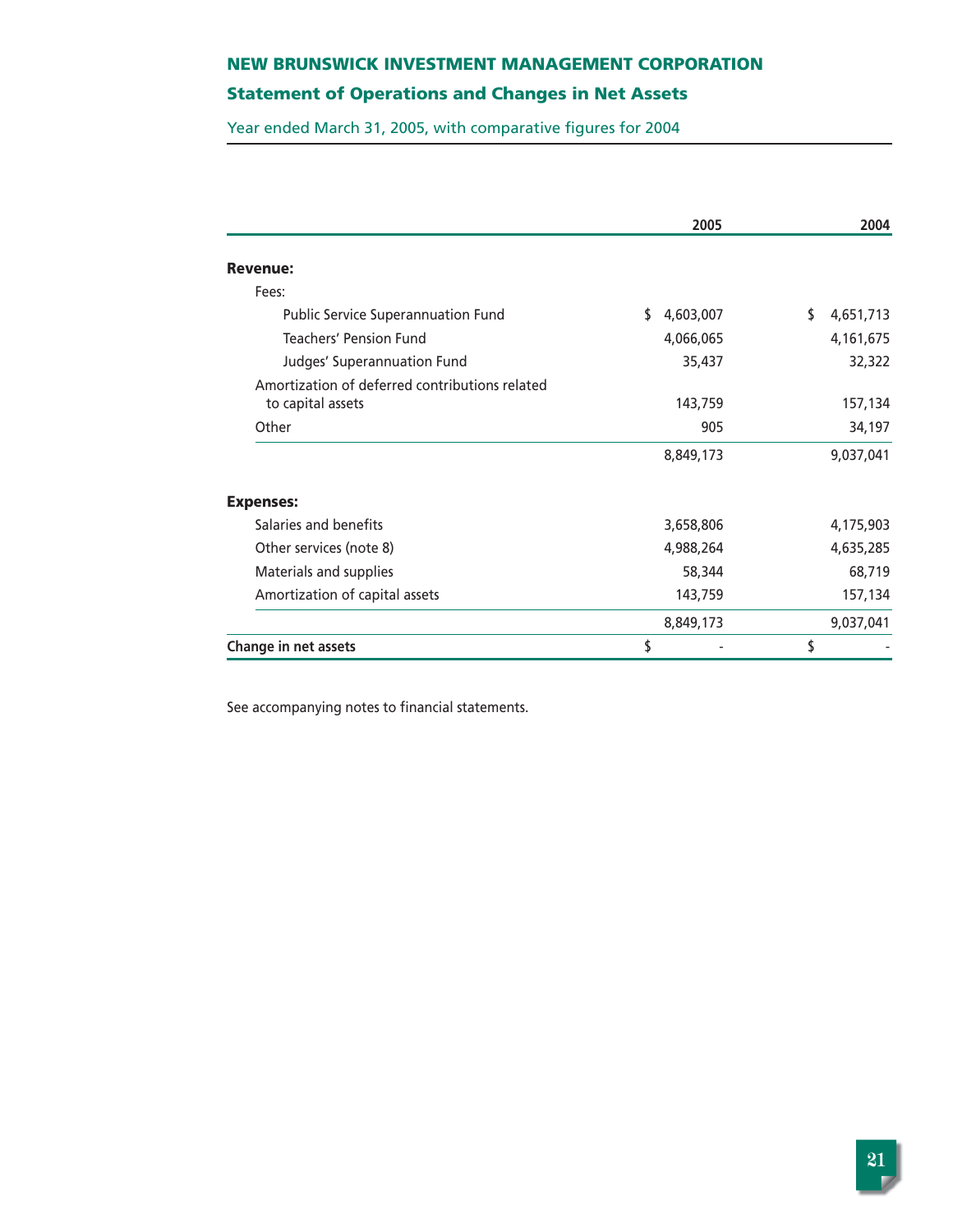# **NEW BRUNSWICK INVESTMENT MANAGEMENT CORPORATION Notes to Financial Statements**

Year ended March 31, 2005

New Brunswick Investment Management Corporation (the "Corporation") was established pursuant to the New Brunswick Investment Management Corporation Act which was proclaimed on March 11, 1996. The Corporation is exempt from income taxes.

### **Its legislated mandate is to:**

- act as trustee for the Public Service Superannuation Fund, the Teachers' Pension Fund and the Judges' Superannuation Fund ("the Funds");
- provide investment counseling services and other services for certain trust funds;
- promote the development of the financial services industry and capital markets in the Province;
- have regard to investment opportunities in the Province in developing its investment policies, and;
- carry out such other activities or duties as may be authorized or required by the Act or as the Lieutenant-Governor in Council may direct.

### **1. Significant accounting policies:**

#### **(a) Accounting entity:**

The Corporation is an entity separate from the pension funds for which it is trustee. Expenses of the Corporation are fully funded by the Funds.

### **(b) Basis of accounting:**

These financial statements have been prepared in accordance with Canadian generally accepted accounting principles.

### **(c) Capital assets:**

Capital assets are recorded at cost and amortization is calculated on a straight-line basis using annual rates shown in note 3.

### **(d) Revenue recognition:**

Fees for services are recognized in revenue as services are performed and collection is probable.

The Corporation follows the deferral method of accounting for contributions. Contributions restricted for the purchase of capital assets are deferred and amortized into revenue on a straightline basis at rates corresponding with amortization rates for the related capital assets.

### **2. Statement of Cash Flows:**

A statement of cash flows has not been prepared as the required cash flow information is readily apparent from the other financial statements.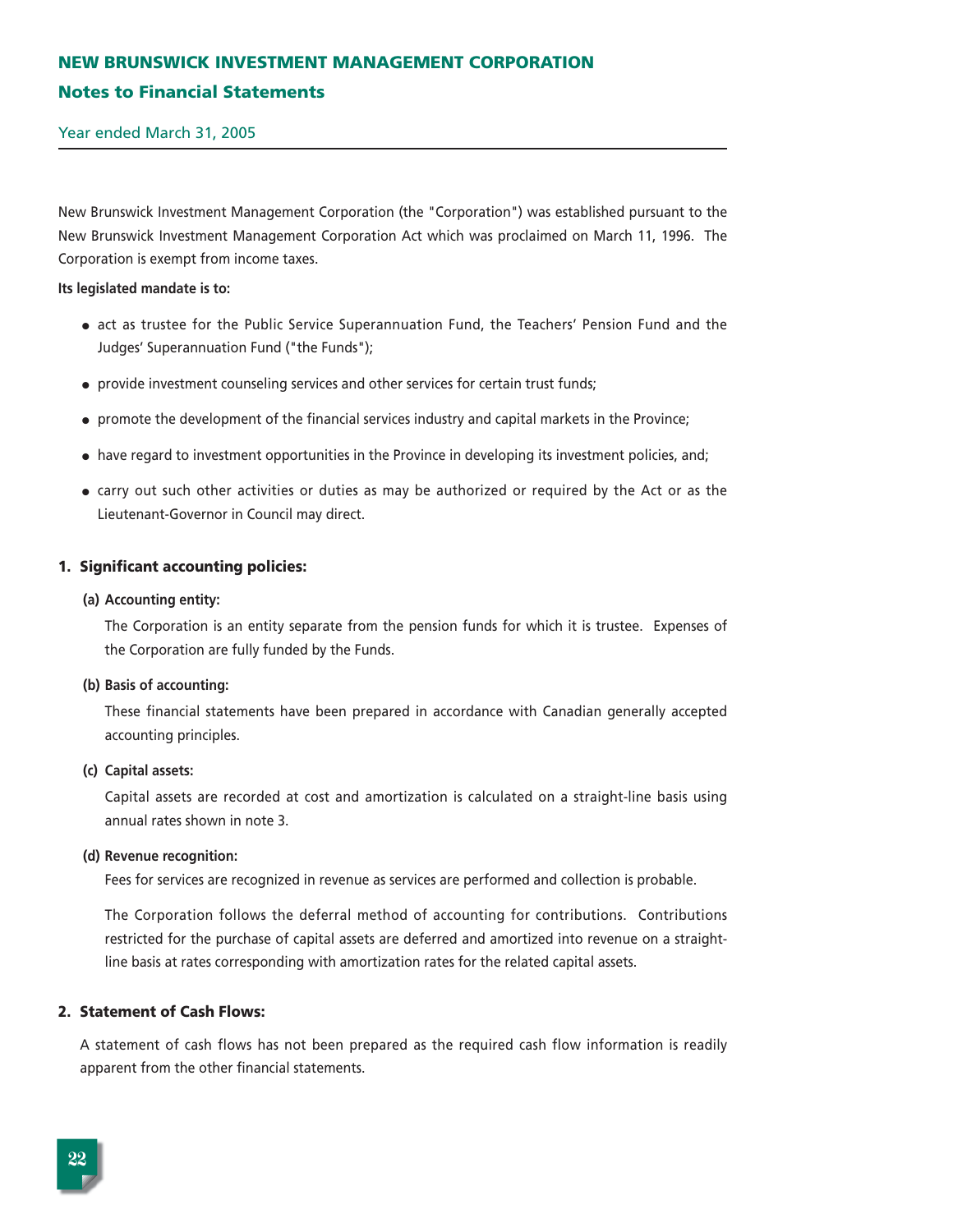### **Notes to Financial Statements** (continued)

Year ended March 31, 2005

#### **3. Capital assets:**

|                                                                         |                      |                                     |                               | 2005                        | 2004                             |
|-------------------------------------------------------------------------|----------------------|-------------------------------------|-------------------------------|-----------------------------|----------------------------------|
|                                                                         | Rate                 | Cost                                | Accumulated<br>depreciation   | Net book<br>value           | Net book<br>value                |
| Computer equipment<br>Furniture and equipment<br>Leasehold improvements | 33 1/3%<br>8%<br>10% | 369,020<br>S.<br>329,654<br>278,216 | 299,282<br>206,266<br>230,312 | 69,738<br>123,388<br>47.904 | 83,008<br>S<br>138.024<br>65,796 |
|                                                                         |                      | 976.890                             | 735,860                       | 241.030                     | 286,828                          |

#### **4. Commitments:**

The Corporation leases premises and equipment under various operating leases which expire at various dates between 2006 and 2012.

Future minimum payments, by year and in aggregate, are as follows:

| 2006                     | 245,700<br>\$ |
|--------------------------|---------------|
| 2007                     | 245,700       |
| 2008                     | 245,700       |
| 2009                     | 245,700       |
| 2010                     | 245,700       |
| Later years through 2012 | 450,450       |
|                          | \$1,678,950   |

### **5. Pension liability:**

The Corporation has an estimated liability of \$324,000 (2004 - \$346,000) and salary and benefit expense of nil (2004 - \$346,000) for special supplemental pension relating to past service awarded during 2003-2004. This amount is equivalent to the commuted value of the expected payments. The ultimate cost to the Corporation will vary based on the rise in the consumer price index and demographic factors. Changes in the expected liability are recorded in the period the change occurs. Payments to date and future payments will be received from an increase in the fees charged to the Public Service Superannuation Fund, the Teachers' Pension Fund and the Judges' Superannuation Fund.

#### **6. Employee future benefits:**

### **(a) Pension:**

Full-time employees of the Corporation are covered by the Public Service Superannuation Plan (the "Plan") of the Province of New Brunswick. The Plan is a defined benefit multi-employer plan under which contributions are made by both the Corporation and the employees. For the year ended March 31, 2005, the Corporation expensed contributions of \$178,895 under the terms of the Plan (2004 - \$191,774). The Corporation has no direct liability or entitlement to any unfunded liability or surplus in the plan related to its current or former employees.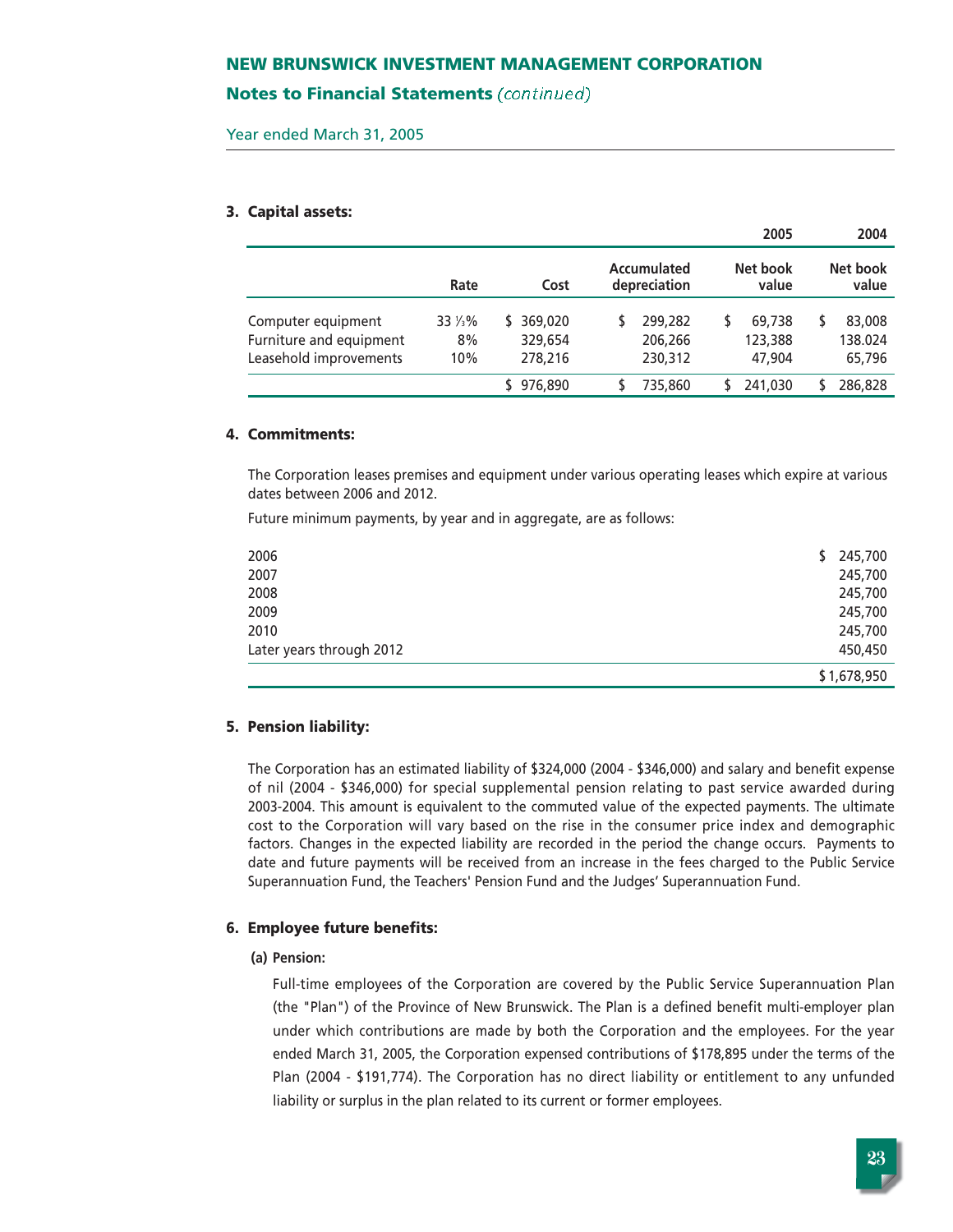# **Notes to Financial Statements** (continued)

Year ended March 31, 2005

### **6. Employee future benefits** (Continued)**:**

#### **b) Retirement allowance:**

Full-time employees of the Corporation are entitled to be paid a retirement allowance upon their retirement based upon years of service. Over the service life of its employees, the Corporation accrues the estimated future liability based upon actuarial estimates and assumptions. The accrued liability is reduced by actual payments made. This is an unfunded program with no specific assets segregated to meet the obligations when they come due.

The significant assumptions used in determining the accrued benefit obligation are as follows:

|                           | <b>Assumptions</b>                                   |
|---------------------------|------------------------------------------------------|
| Annual discount rate      | 5.50%                                                |
| Annual salary increases   | 3.00%                                                |
| Mortality                 | None                                                 |
| Termination of employment | <b>Public Service Superannuation Plan experience</b> |
| Retirement age            | 15% at Age 57                                        |
|                           | 60% at Age 60                                        |
|                           | 25% at Age 63                                        |
| Actuarial cost method     | Projected Unit Credit pro-rated on service           |

Based upon an actuarial valuation dated March 31, 2005, the Corporation's accrued transitional obligation as of April 1, 2003, was \$118,300. This amount is being amortized on a straight-line basis over the estimated average remaining service life of active employees. The unamortized transitional obligation at March 31, 2005, is \$105,847.

The Corporation expensed \$66,353 during the year ended March 31, 2005, which includes current service cost, interest on the accrued liability and amortization of the transitional obligation.

### **7. Deferred contributions related to capital assets:**

|                                                                                                           | 2005                             | 2004                              |
|-----------------------------------------------------------------------------------------------------------|----------------------------------|-----------------------------------|
| Balance, beginning of year<br>Additional contributions received, net<br>Less amounts amortized to revenue | \$286,828<br>97.961<br>(143.759) | \$383,702<br>60,260<br>(157, 134) |
| Balance, end of year                                                                                      | \$241,030                        | \$286,828                         |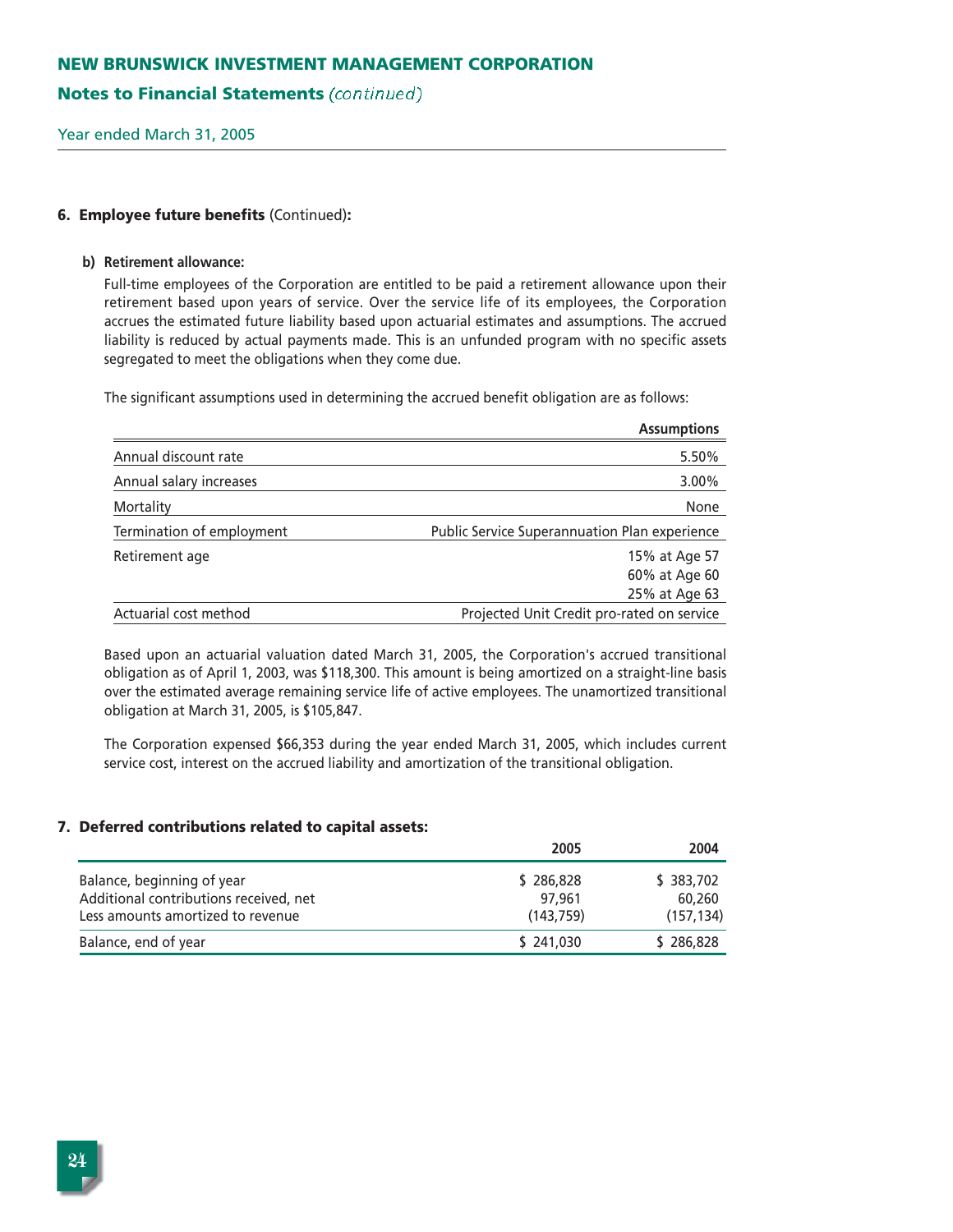# **Notes to Financial Statements (continued)**

Year ended March 31, 2005

# **8. Other services:**

|                                       | 2005        | 2004        |
|---------------------------------------|-------------|-------------|
| External management fees and expenses | \$2,954,067 | \$2,743,700 |
| Custodial services                    | 185,932     | 160,346     |
| Travel                                | 193,566     | 209,316     |
| Office rent                           | 241,965     | 295,323     |
| <b>Professional services</b>          | 281,923     | 242,594     |
| Information systems                   | 970,970     | 818,867     |
| Other                                 | 159,841     | 165,139     |
|                                       | \$4,988,264 | \$4,635,285 |

# **9. Fair value of financial assets and financial liabilities:**

The fair value of the Corporation's cash, accounts receivable - Pension Funds, other receivables, accounts payable and accrued liabilities and pension liability approximate their carrying amounts.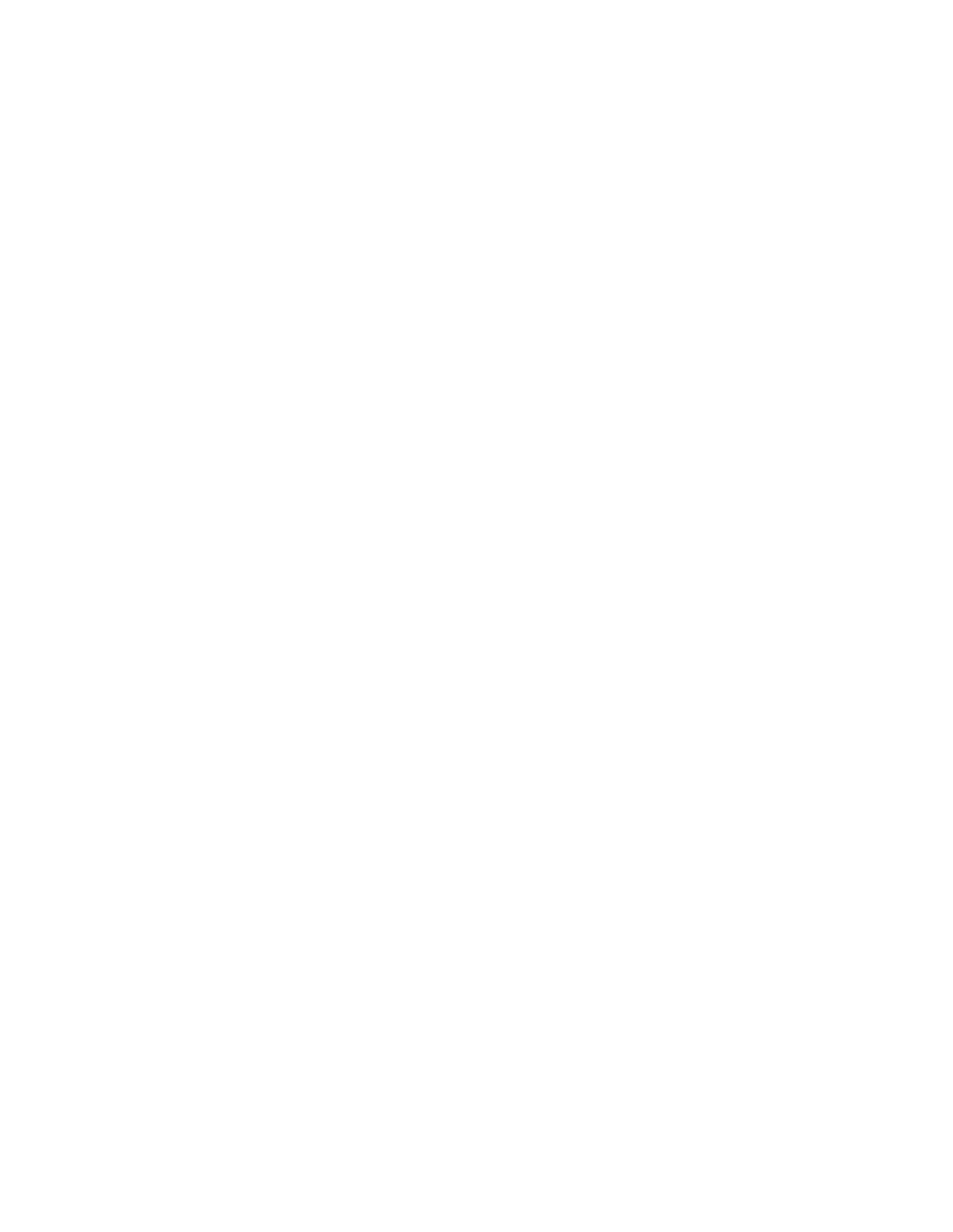# **Financial Statements**

Year ended March 31, 2005

- Public Service Superannuation Fund
- Teachers' Pension Fund
- Judges' Superannuation Fund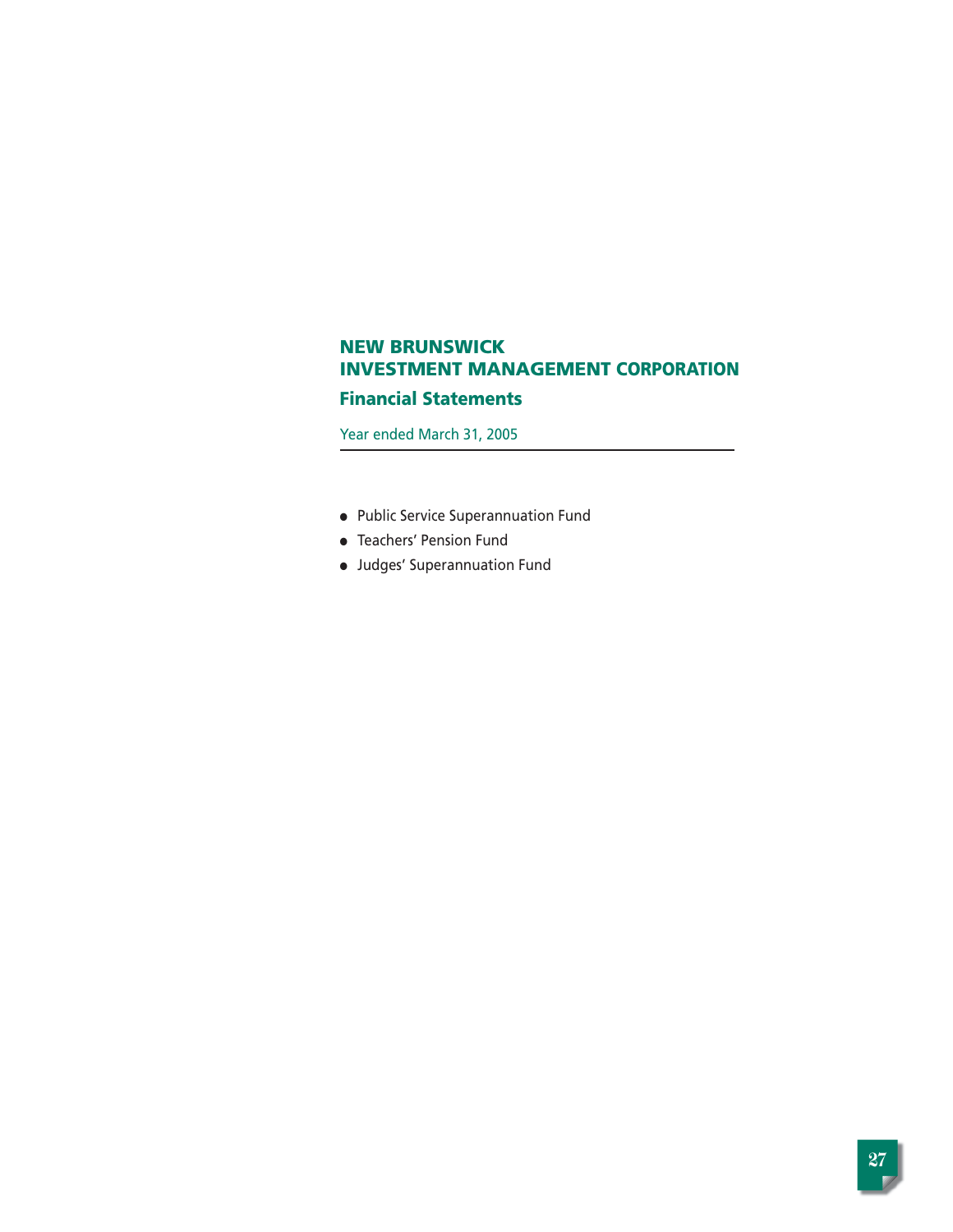# **MANAGEMENT RESPONSIBILITIES FOR FINANCIAL REPORTING**

The Financial Statements of the New Brunswick Investment Management Corporation are the responsibility of the management of the Corporation. They have been approved by its Board of Directors.

Management prepared the financial statements in accordance with generally accepted accounting principles.

The New Brunswick Investment Management Corporation maintains books of account, systems of information and systems of financial and management control which provide reasonable assurance that accurate financial information is available, that assets are protected and that resources are managed efficiently.

The Board of Directors oversees financial reporting through its Audit Committee. The committee reviews matters related to accounting, auditing, internal control systems, the financial statements and report of the external auditors.

*Dan Goguen* Vice-President, Finance and Administration

*John A. Sinclair* President and Chief Executive Officer

### **AUDITORS' REPORT**

**To the Directors of New Brunswick Investment Management Corporation.** 

We have audited the statements of net assets held in trust by the New Brunswick Investment Management Corporation for the Public Service Superannuation Fund, the Teachers' Pension Fund and the Judges' Superannuation Fund as at March 31, 2005 and the statements of changes in net assets held in trust for the year then ended. These financial statements have been prepared to comply with section 27(1) of the New Brunswick Investment Management Corporation Act. These financial statements are the responsibility of the Corporation's management. Our responsibility is to express an opinion on these financial statements based on our audit.

We conducted our audit in accordance with Canadian generally accepted auditing standards. Those standards require that we plan and perform an audit to obtain reasonable assurance whether the financial statements are free of material misstatement. An audit includes examining, on a test basis, evidence supporting the amounts and disclosures in the financial statements. An audit also includes assessing the accounting principles used and significant estimates made by management, as well as evaluating the overall financial statement presentation.

In our opinion, these financial statements present fairly, in all material respects, the net assets held in trust by the New Brunswick Investment Management Corporation for the Public Service Superannuation Fund, the Teachers' Pension Fund and the Judges' Superannuation Fund as at March 31, 2005 and the changes in net assets held in trust for the year then ended in accordance with the basis of accounting as disclosed in note 1 to the financial statements.

These financial statements, which have not been, and were not intended to be, prepared in accordance with Canadian generally accepted accounting principles, are solely for the information and use of the Directors of New Brunswick Investment Management Corporation for the Public Service Superannuation Fund, the Teachers' Pension Fund and the Judges' Superannuation Fund and the Minister of Finance for the Province of New Brunswick for complying with section 27(1) of the New Brunswick Investment Management Corporation Act. The financial statements are not intended to be and should not be used by anyone other than the specified users or for any other purpose.

KPMG LLP

Chartered Accountants Fredericton, NB, Canada May 5, 2005

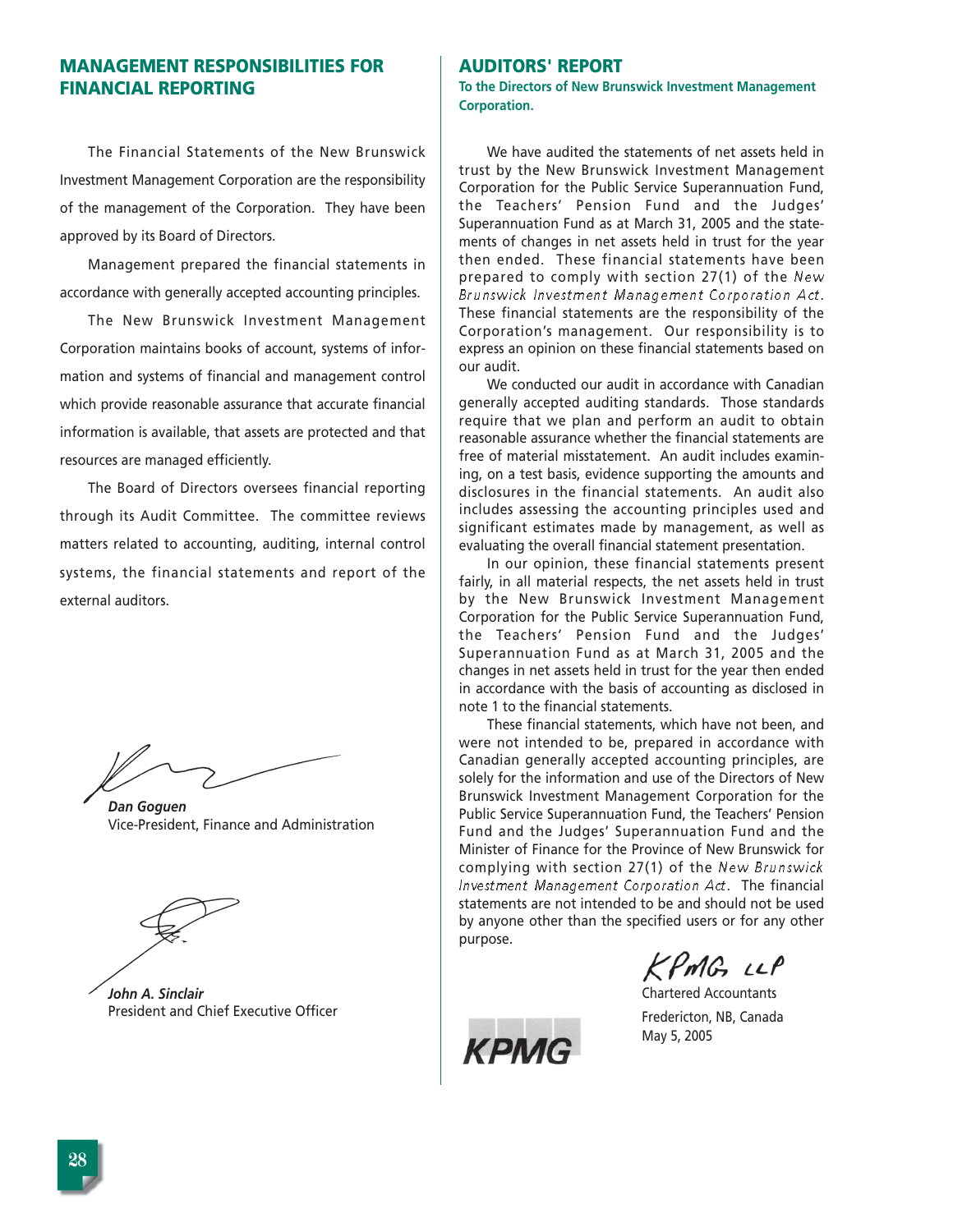# **NEW BRUNSWICK INVESTMENT MANAGEMENT CORPORATION Net Assets Held in Trust Financial Statements**

Year ended March 31, 2005

|                                                  | Page |
|--------------------------------------------------|------|
| <b>Public Service Superannuation Fund</b>        |      |
| Statement of Net Assets Held in Trust            | 30   |
| Statement of Changes in Net Assets Held in Trust | 30   |
| <b>Teachers' Pension Fund</b>                    |      |
| Statement of Net Assets Held in Trust            | 31   |
| Statement of Changes in Net Assets Held in Trust | 31   |
| <b>Judges' Superannuation Fund</b>               |      |
| Statement of Net Assets Held in Trust            | 32   |
| Statement of Changes in Net Assets Held in Trust | 32   |
| <b>Notes</b>                                     | 33   |
|                                                  |      |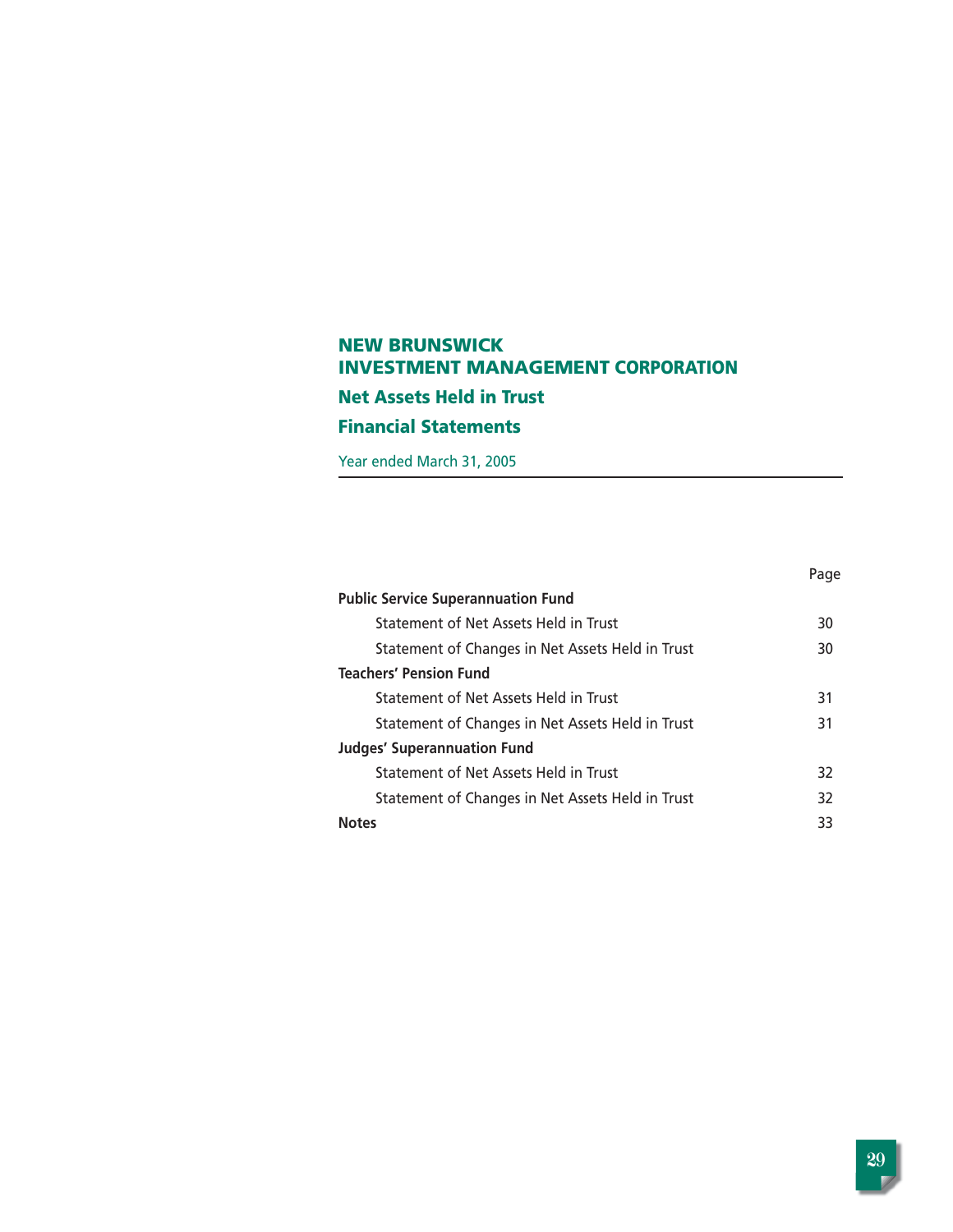# **Public Service Superannuation Fund**

**Statement of Net Assets Held in Trust** 

**(in thousands of dollars)** 

March 31, 2005, with comparative figures for 2004

|                                                                                       |    | 2005                      | 2004                     |
|---------------------------------------------------------------------------------------|----|---------------------------|--------------------------|
| <b>Assets</b><br>Investments (note 3)<br>Contributions receivable<br>Other receivable | S. | 3,745,383<br>7,436<br>686 | 3,456,048<br>S.<br>8,314 |
| <b>Liabilities</b><br>Accounts payable and accrued liabilities                        |    | 3,753,505<br>1,956        | 3,464,362<br>1,429       |
| Net assets                                                                            |    | 3,751,549                 | 3,462,933                |

# **Public Service Superannuation Fund Statement of Changes in Net Assets Held in Trust (in thousands of dollars)**

Year ended March 31, 2005, with comparative figures for 2004

|                                             | 2005            | 2004          |
|---------------------------------------------|-----------------|---------------|
| Increase in net assets:                     |                 |               |
| Investment income (note 4)                  | \$<br>293,477   | \$<br>701,030 |
| Pension contributions from sponsor          | 123,019         | 118,672       |
| <b>Employer amortization contributions</b>  | 49,968          | 47,452        |
|                                             | 466,464         | 867,154       |
| Decrease in net assets:                     |                 |               |
| Payments to sponsor for benefits            | 170,837         | 156,804       |
| Payments to sponsor for expenses            | 2,342           | 2,106         |
| Fees paid to NBIMC                          | 4,669           | 5,184         |
|                                             | 177,848         | 164,094       |
| <b>Net increase</b>                         | 288,616         | 703,060       |
| Net assets held in trust, beginning of year | 3,462,933       | 2,759,873     |
| Net assets held in trust, end of year       | 3,751,549<br>S. | \$3,462,933   |

See accompanying notes to financial statements.

Approved on behalf of the Board:

Gaw,

Chairman of the Board **President and Chief Executive Officer**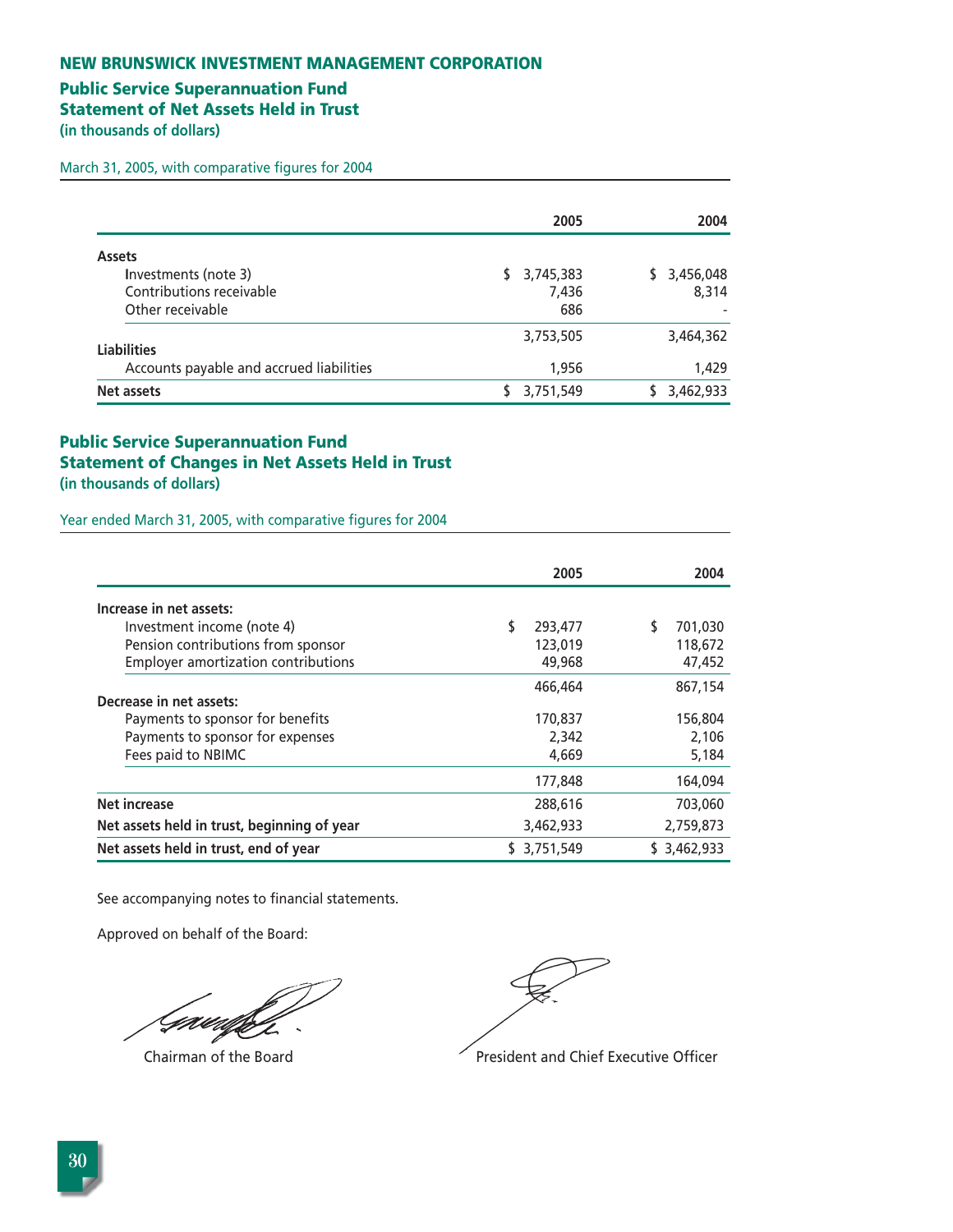## **Teachers' Pension Fund**

**Statement of Net Assets Held in Trust** 

**(in thousands of dollars)** 

March 31, 2005, with comparative figures for 2004

|                                          | 2005            | 2004         |
|------------------------------------------|-----------------|--------------|
| <b>Assets</b>                            |                 |              |
| Investments (note 3)                     | 3,276,129<br>S. | \$ 3,076,388 |
| Contributions receivable                 | 4,570           | 3,498        |
| Other receivables                        | 470             |              |
|                                          | 3,281,169       | 3,079,886    |
| <b>Liabilities</b>                       |                 |              |
| Accounts payable and accrued liabilities | 1,313           | 1,183        |
| Net assets                               | 3,279,856       | 3,078,703    |

# **Teachers' Pension Fund Statement of Changes in Net Assets Held in Trust (in thousands of dollars)**

Year ended March 31, 2005, with comparative figures for 2004

|                                             | 2005      | 2004        |
|---------------------------------------------|-----------|-------------|
| Increase in net assets:                     |           |             |
| Investment income (note 4)                  | 256,748   | 615,592     |
| Pension contributions from sponsor          | 68,487    | 67,933      |
| <b>Employer amortization contributions</b>  | 72,630    | 68,975      |
|                                             | 397,865   | 752,500     |
| Decrease in net assets:                     |           |             |
| Payments to sponsor for benefits            | 191,174   | 177,696     |
| Payments to sponsor for expenses            | 1,277     | 1,195       |
| Fees paid to NBIMC                          | 4,261     | 4,637       |
|                                             | 196,712   | 183,528     |
| <b>Net increase</b>                         | 201,153   | 568,972     |
| Net assets held in trust, beginning of year | 3,078,703 | 2,509,731   |
| Net assets held in trust, end of year       | 3,279,856 | \$3,078,703 |

See accompanying notes to financial statements.

Approved on behalf of the Board:

Gaudhf

Chairman of the Board  $\blacksquare$ President and Chief Executive Officer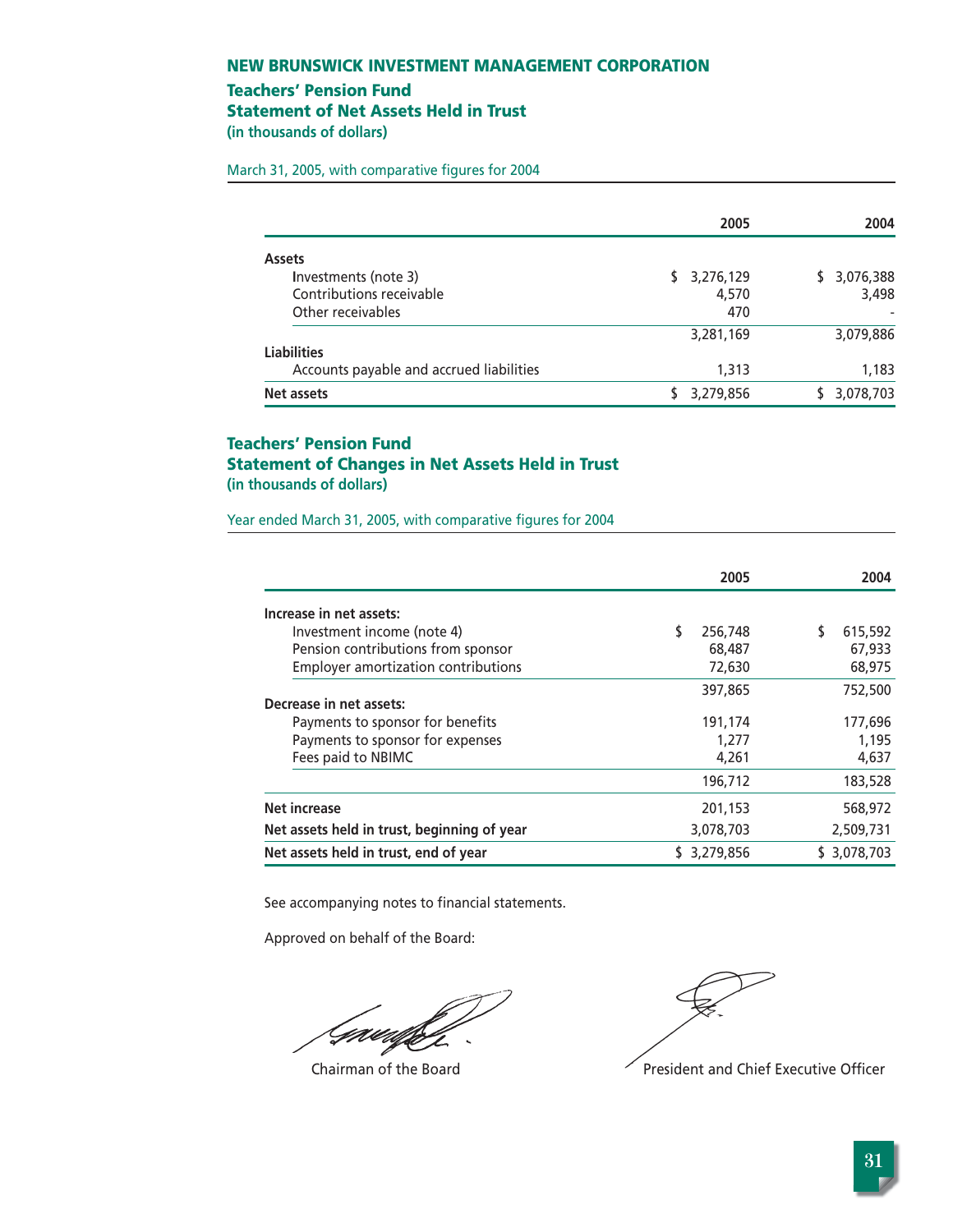# **Judges' Superannuation Fund**

**Statement of Net Assets Held in Trust** 

**(in thousands of dollars)** 

March 31, 2005, with comparative figures for 2004

|                                          | 2005     | 2004   |
|------------------------------------------|----------|--------|
| <b>Assets</b>                            |          |        |
| Investments (note 3)                     | \$24,588 | 23,568 |
| Contributions receivable                 | 8        | 33     |
|                                          | 24,596   | 23,601 |
| <b>Liabilities</b>                       |          |        |
| Accounts payable and accrued liabilities | 14       | 9      |
| Net assets                               | \$24,582 | 23,592 |

# **Judges' Superannuation Fund Statement of Changes in Net Assets Held in Trust (in thousands of dollars)**

Year ended March 31, 2005, with comparative figures for 2004

|                                             | 2005   | 2004       |
|---------------------------------------------|--------|------------|
| Increase in net assets:                     |        |            |
| Investment income (note 4)                  | 2,033  | S<br>5,146 |
| Pension contributions from sponsor          | 252    | 258        |
|                                             | 2,285  | 5,404      |
| Decrease in net assets:                     |        |            |
| Payments to sponsor for benefits            | 1,225  | 1,083      |
| Payments to sponsor for expenses            | 29     | 13         |
| Fees paid to NBIMC                          | 41     | 35         |
|                                             | 1,295  | 1,131      |
| <b>Net increase</b>                         | 990    | 4,273      |
| Net assets held in trust, beginning of year | 23,592 | 19,319     |
| Net assets held in trust, end of year       | 24,582 | 23,592     |

See accompanying notes to financial statements.

Approved on behalf of the Board:

Gawi

Chairman of the Board **President and Chief Executive Officer**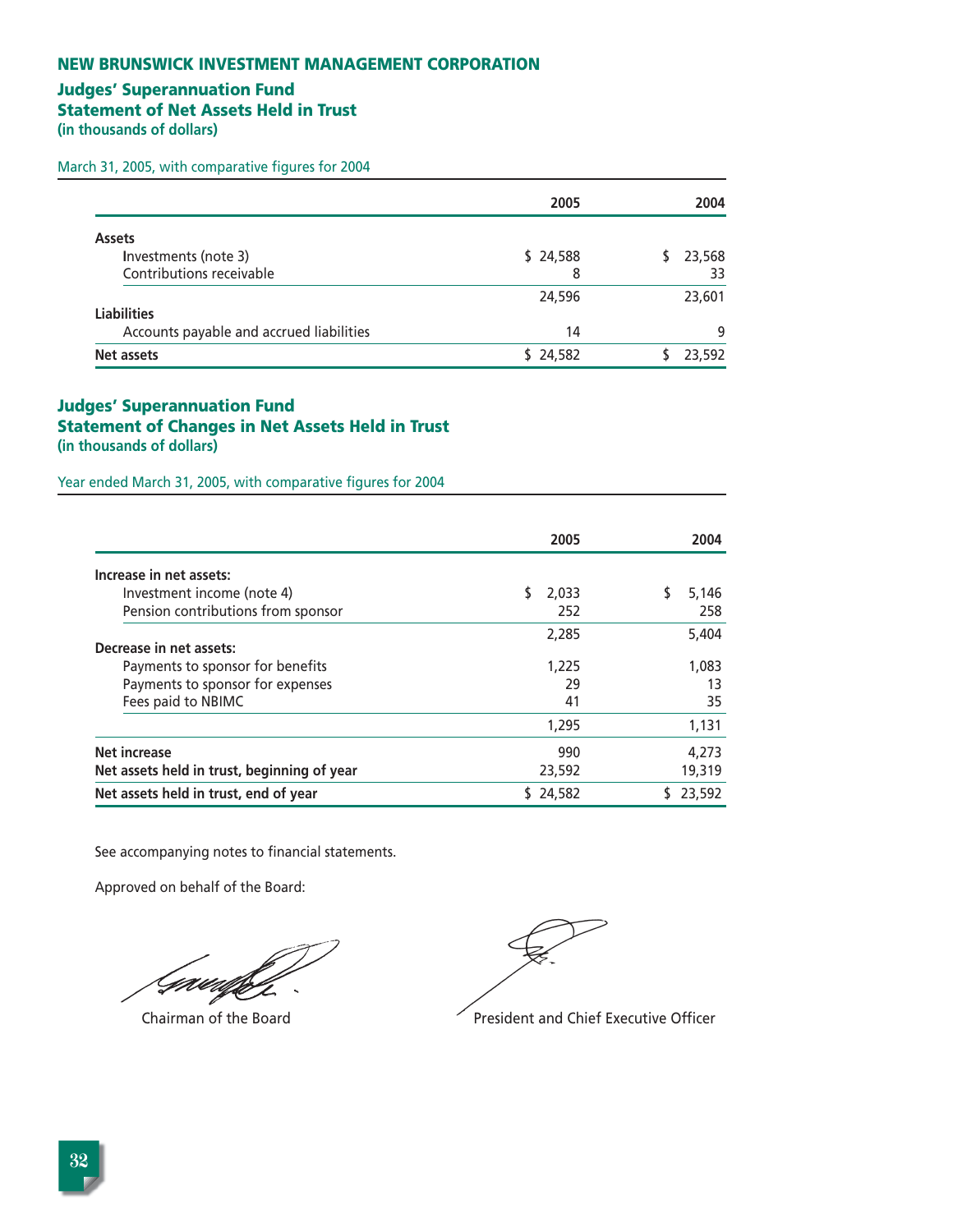## **Net Assets Held in Trust Notes to Financial Statements (in thousands of dollars)**

Year ended March 31, 2005

The assets of the Public Service Superannuation Fund, Teachers' Pension Fund and Judges' Superannuation Fund, ("the Funds") are held in trust by the New Brunswick Investment Management Corporation ("NBIMC"). NBIMC was appointed as trustee on March 11, 1996, by an Act of the New Brunswick Legislature which bears the Corporation's name (NBIMC Act) and assumed responsibility for the management of the Funds' assets effective April 1, 1996.

On April 1, 1998, the assets of the Funds were transferred to unit trust funds established by NBIMC. This portfolio structure facilitates the collective investment management and administration of the assets. There were 17 unit trust funds in place at year-end, each pool with a specific investment mandate. Each of the Funds holds units of the unit trust funds in accordance with the investment policy of the Funds.

### **1. Basis of accounting:**

The financial statements have been prepared in accordance with the significant accounting policies set out below to comply with the regulatory requirements under the New Brunswick Investment Management Corporation Act. The basis of accounting used in these financial statements differs materially from Canadian generally accepted accounting principles because it excludes the actuarial liabilities of the plan. Consequently, these financial statements do not purport to show the adequacy of the plan's assets to meet its pension obligations.

### **2. Significant accounting policies:**

### **(a) Accounting entity:**

These financial statements include information only about assets of the Funds under the management of NBIMC. The amounts of contributions to and payments from the Funds are determined by their Sponsor, the Province of New Brunswick. The Sponsor is responsible for the administration of collections from and payments to members.

### **(b) Investments:**

All investments of the Funds are represented by holdings of units of the unit trust funds. The total value is based on the calculated net asset value multiplied by the number of units held. Investments in the unit trust funds are valued at their fair value as of the date of the financial statements. For securities listed on an exchange, market value is the closing price listed for the exchange. If no closing price is available, the average of the latest bid and ask price is used. Securities not listed on an exchange are valued based on a quotation service from a recognized dealer. Fair value for Private equity and Canadian real estate investments are estimated using a combination of methodology including future earnings expected, third party valuation and comparable recent transactions. Investments in money market instruments are reported at cost which approximates market value.

### **(c) Foreign currency translation:**

Monetary assets and liabilities denominated in foreign currencies are translated at the prevailing rates of exchange at the date of the statement of net assets held in trust. Revenue and expenses are translated at the exchange rates prevailing on the transaction date. Realized and unrealized exchange gains and losses are included in investment income.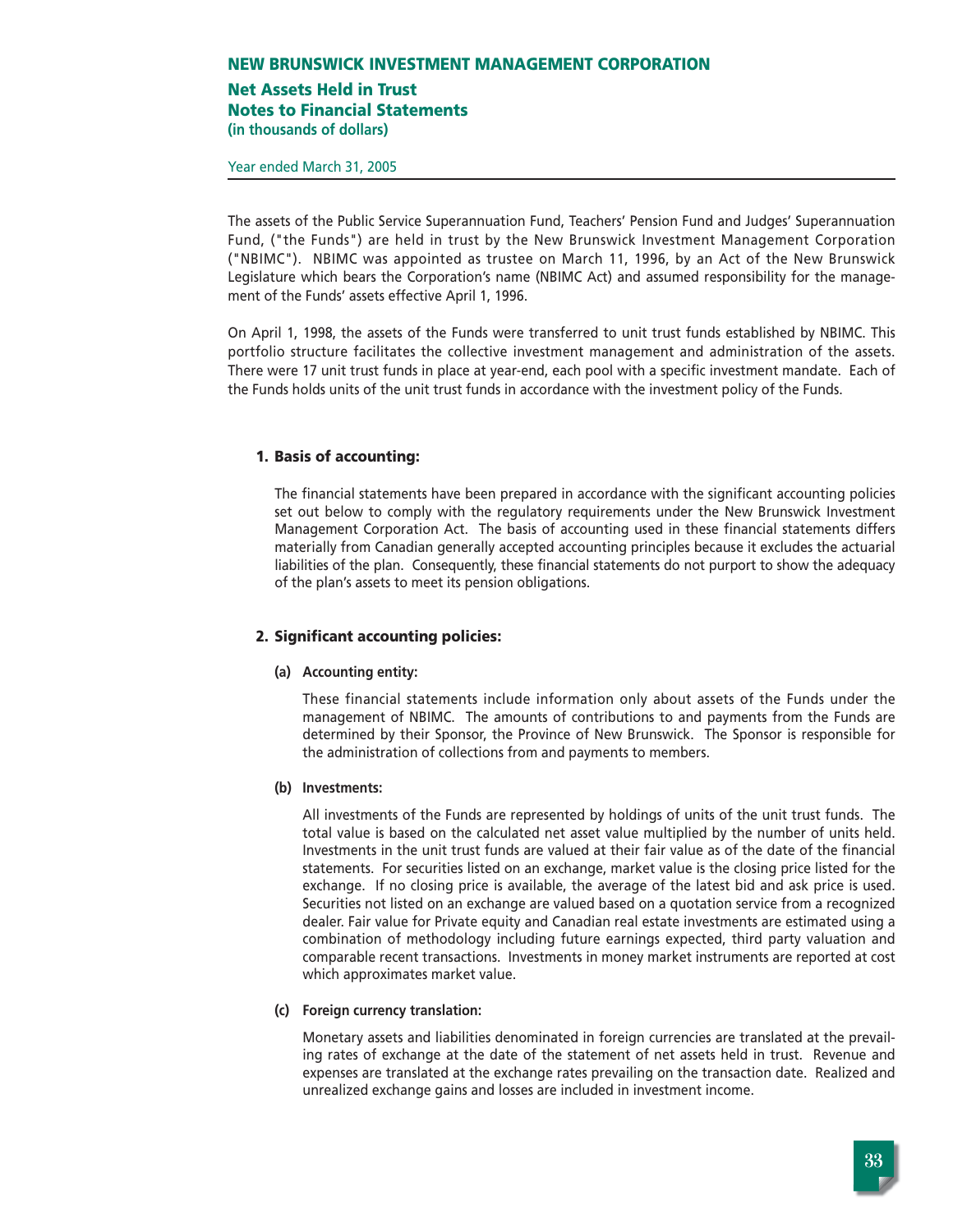# **Net Assets Held in Trust Notes to Financial Statements**

**(in thousands of dollars)**

### **2. Significant accounting policies** (continued)**:**

#### **(d) Measurement uncertainty:**

The preparation of financial statements in conformity with the disclosed basis of accounting requires management to make estimates and assumptions that affect the amounts reported in the financial statements and accompanying notes. Valuation of investments at market value is the most significant item where estimates are used. Actual results could differ from those estimates.

### **3. Investments:**

Investment assets of the Funds are held in the unit trust funds for which NBIMC is trustee.

Following is a description of each unit trust fund in existence during the year ended March 31, 2005:

#### **Nominal Bond:**

Invests primarily in investment grade bonds (a minimum of triple-B rated by a major rating agency) of G-7 countries and Canadian provinces paying a nominal rate of interest. The return objective is to add 20 basis points to its benchmark, the Scotia Capital All Government Index, over a four-year moving average.

#### **New Brunswick Fixed Income Opportunity:**

Invests primarily in fixed income issues to finance economic activity in New Brunswick. The return objective is to add 20 basis points to its benchmark, the Scotia Capital All Government Index, over a four-year moving average.

#### **Inflation Linked Securities:**

Invests primarily in fixed income instruments that are adjusted for inflation of G-7 countries. The return objective is to add 10 basis points to its benchmark, the Scotia Capital Real Return Bond Index, over a four-year moving average.

#### **Money Market:**

Invests primarily in fixed income securities having a maturity of less than one year. The return objective is to add 20 basis points to its benchmark. Prior to November 9, 2004, the benchmark was calculated at 80% of the Scotia Capital 91-Day Treasury Bill Index and 20% of the Call Loan Rate and effective November 9, 2004 it is calculated as 93% of the Scotia Capital 91-Day Treasury Bill Index and 7% of the Call Loan Rate.

#### **Canadian Equity:**

This fund uses derivative products such as swaps and futures to gain exposure to various segments of the S&P/TSX Composite. Leverage on derivative products is avoided by ensuring each derivative product is supported by an appropriate value of short-term investments. Exposure is primarily to the S&P/TSX Large-Cap Index and the S&P/TSX Mid-Cap Index and to a lesser extent, to the S&P/TSX Small-Cap Index. The performance objective is to exceed or match the return of the various segments which the fund attempts to replicate.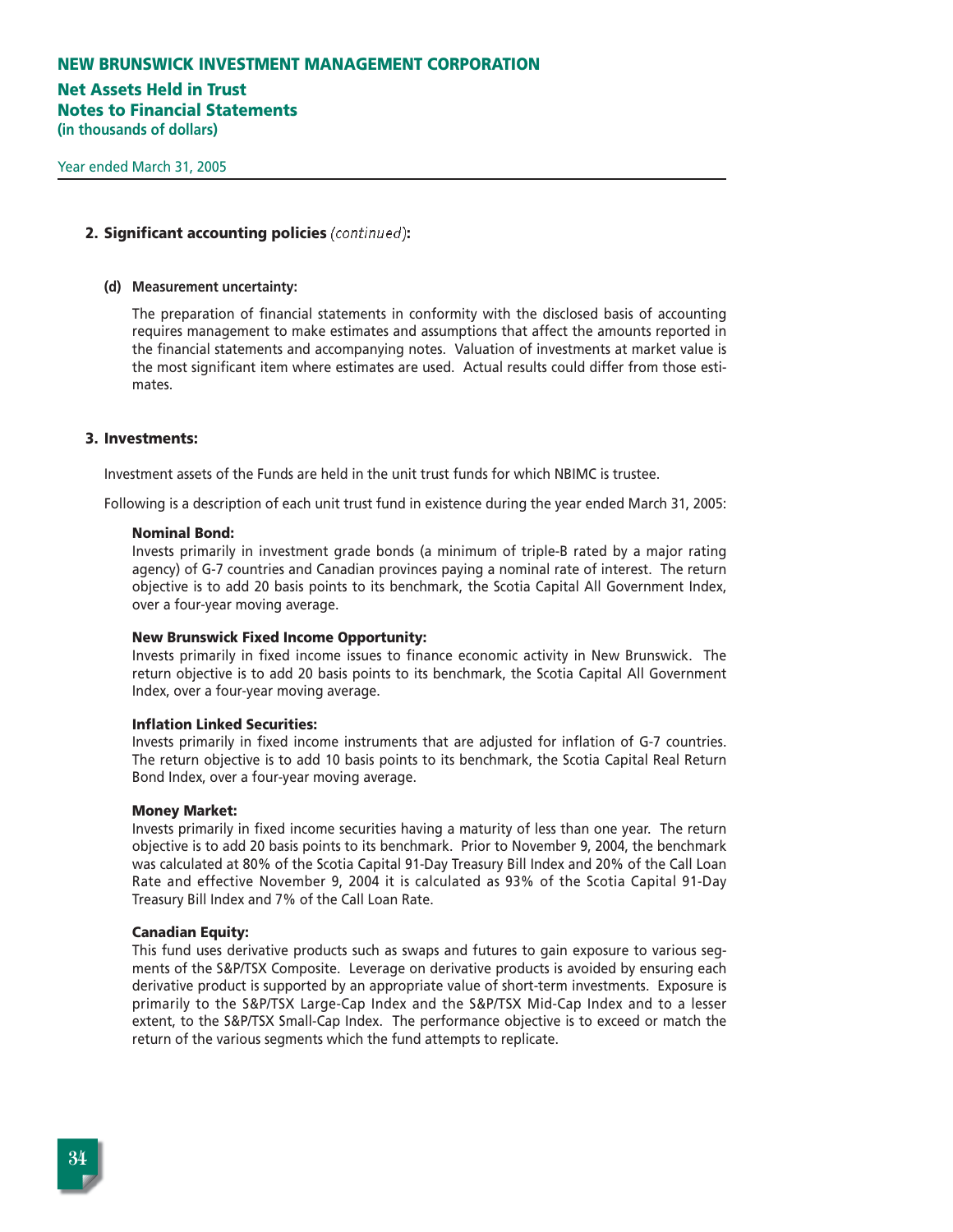# **Net Assets Held in Trust**

**Notes to Financial Statements**

**(in thousands of dollars)**

Year ended March 31, 2005

### **3. Investments** (continued)**:**

#### **External Canadian Equity:**

This fund is managed by external managers and invests in publicly traded Canadian equities. The return objective is add 100 basis points to its benchmark, the S&P/TSX Total Return Composite, over a four-year moving average.

#### **TSE Small-Cap:**

Managed by an external manager, this fund invests primarily in the companies of the S&P/TSX Small-Cap Index. The return objective is to exceed the performance of its benchmark, the S&P/TSX Small-Cap Index, by 100 basis points.

#### **Allocation Equity Domestic:**

This fund is used to implement asset allocation decisions by investing in the Canadian equity market. Its primary investments are derivative products such as futures, options and swaps. Leverage is avoided by ensuring each derivative product is supported by an appropriate value of short-term investments. The benchmark is the S&P/TSX Total Return Composite. All units of this fund were redeemed as of September 8, 2003.

#### **Allocation Equity International:**

This fund is used to implement asset allocation decisions and diversify equity investments by participating in the equity markets of the U.S., Japan and developed European countries. It gains exposure to these markets by investing in equities, derivative products such as futures, options and swaps, as well as investing in pooled funds of index products managed by an external manager. Leverage on derivative products is avoided by ensuring each derivative product is supported by an appropriate value of short-term investments. This fund is also used to implement quantitative strategies on the U.S. equity markets. The benchmark is a weighting of the respective country or regional indices.

#### **Public Equity:**

This fund is managed by external managers and invests in publicly traded equities in developed European and United States markets. The return objective is to exceed the performance of the benchmark, which is a weighting of the respective country or regional indices, by 200 basis points over four-year moving average.

#### **North American Market Neutral:**

This fund focuses on adding value through security selection within its universe of the S&P/TSX60 and S&P TSX Mid-cap stocks as well as certain publicly traded US-listed stocks. Favored securities are purchased and offset by a corresponding short position in another security within the same sector. The portfolio is supported by a cash underlay and its return objective is to add 500 basis points annually over a four-year moving average basis to its benchmark. Prior to November 9, 2004, the benchmark was calculated as 80% of the Scotia Capital 91-Day Treasury Bill Index and 20% of the Call Loan Rate. Effective November 9, 2004, the benchmark is calculated as 93% of the Scotia Capital 91-Day Treasury Bill Index and 7% of the Call Loan Rate.

#### **New Brunswick and Atlantic Canada Equity Opportunity:**

This fund invests in public and private equities or instruments convertible into equities of New Brunswick and Atlantic Canada companies. The return objective is to add 80 basis points to its benchmark, the S&P/TSX Total Return Composite, over a four-year moving average.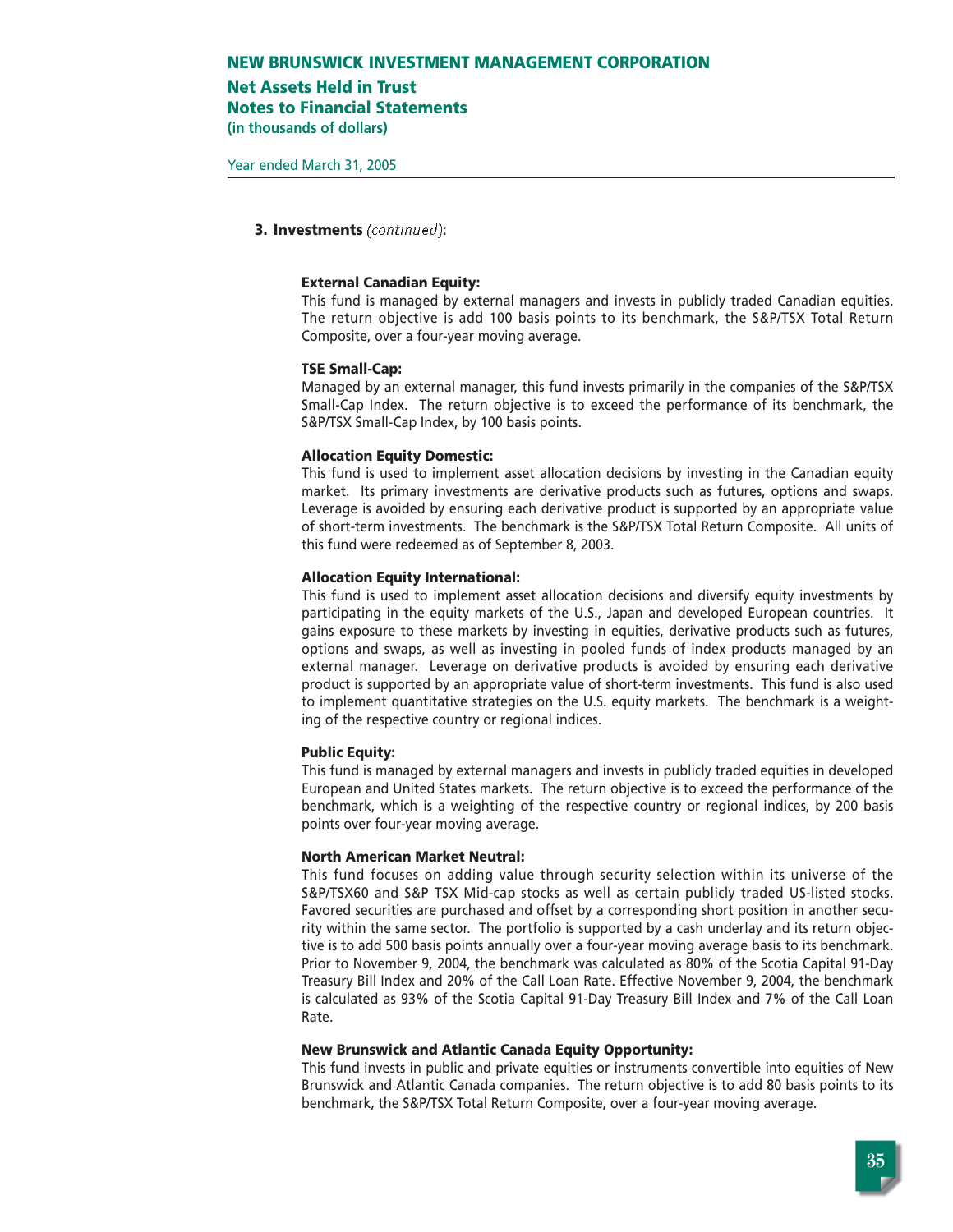# **Net Assets Held in Trust Notes to Financial Statements**

**(in thousands of dollars)**

#### **3. Investments** (continued)**:**

#### **Private Equity:**

This fund is managed by external managers that invest primarily in non-publicly traded securities of U.S. and European companies. The return objective is to exceed the performance of its benchmark, a blend of the S&P 500 and the MSCI Europe Net total return indices.

#### **Canadian Real Estate:**

This fund is managed by an external manager and invests in Canadian real estate investments through limited partnerships or similar investment vehicles. The benchmark is inflation, as measured by the percentage change in the twelve-month CPI-Canada All Items Index, plus four percent.

#### **Quantitative Market Neutral:**

This fund implements equal dollar amount of long and short U.S. equity positions while maintaining market and sector neutrality. The stock selection is based on a quantitative multivariate factor model. The portfolio is supported by a cash underlay and its return objective is to add 500 basis points annually over a four-year moving average to its benchmark. Prior to November 9, 2004, the benchmark was calculated as 80% of the Scotia Capital 91-Day Treasury Bill Index and 20% of the Call Loan Rate. Effective November 9, 2004, the benchmark is calculated as 93% of the Scotia Capital 91-Day Treasury Bill Index and 7% of the Call Loan Rate. Initial investment activity for this fund occurred on April 1, 2004.

#### **U.S. Real Estate:**

This fund is managed by an external manager that invests primarily in publicly traded securities of U.S. Real Estate Investment Trusts. The return objective is to add 150 basis points to the NAREIT® Equity Index.

#### **Commodity:**

This fund is used to implement asset allocation decisions and diversify client investment portfolios by participating in the commodity markets. It gains exposure to the commodity markets by using derivative products such as futures and swaps. Leverage on derivative products is avoided by ensuring each derivative product is supported by an appropriate value of shortterm investments. The benchmark is the Goldman Sachs Commodity Total Return Index (US\$). The return objective is to match the benchmark index. Initial investment activity for this fund occurred on December 14, 2004.

#### **Student Investment:**

This fund is managed by students at the University of New Brunswick who are registered in the Student Investment Fund Program. Its initial base was \$1 million and is to be invested using the same philosophy as that used by NBIMC. The overall benchmark for this fund is composed of 50% S&P/TSX60, 45% Scotia Capital All Government Index and 5% Scotia Capital 91-Day Treasury Bill Index. The activities of this fund are closely monitored by NBIMC staff who execute and process all transactions on behalf of the students.

Investments are subject to many risk factors. Risk Management relates to the understanding and active management of risks associated with all areas of the business and the associated operating environment. Investments are primarily exposed to foreign currency fluctuations, interest rate volatility, market and credit risk. NBIMC has set formal policies and procedures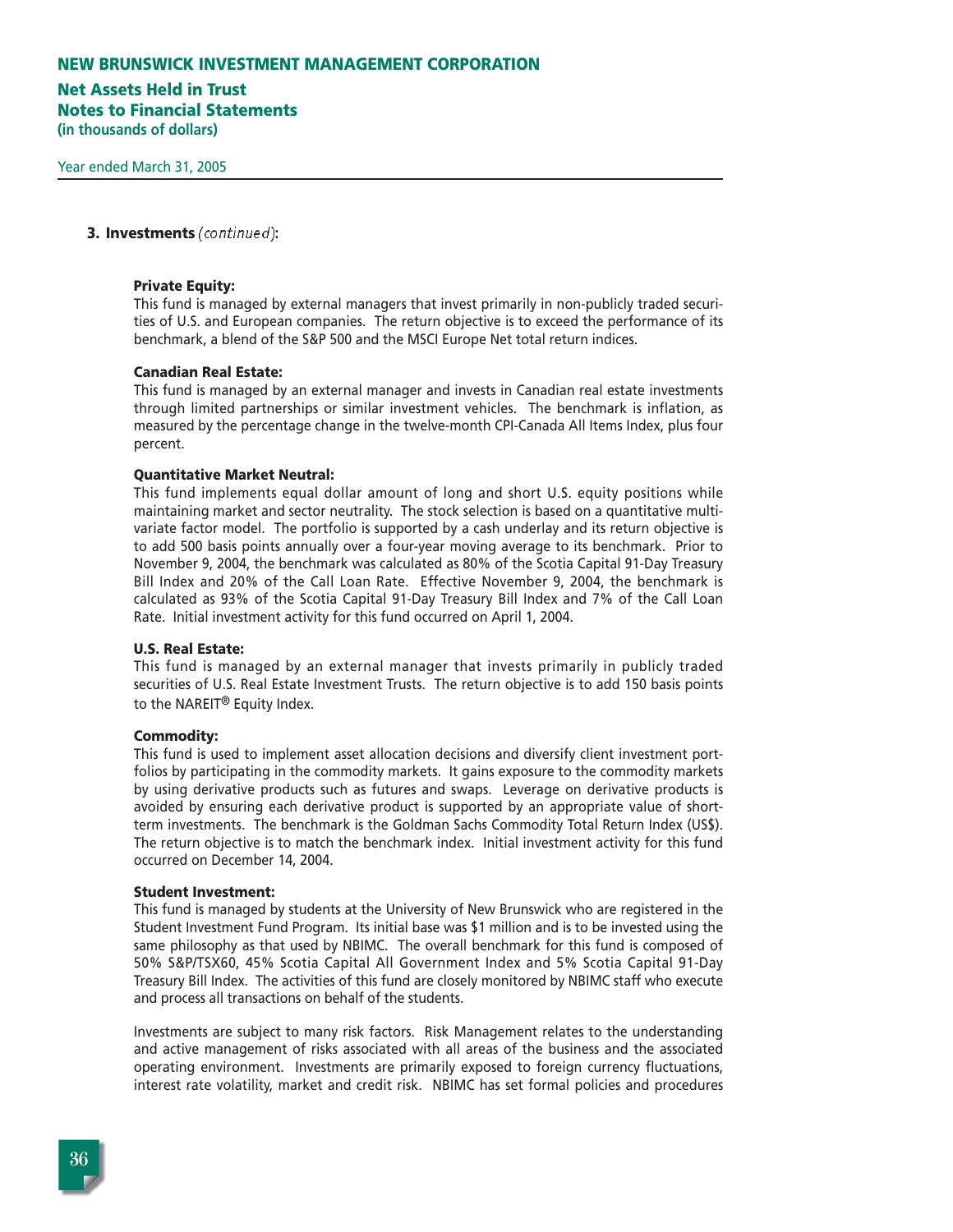# **Net Assets Held in Trust**

**Notes to Financial Statements (in thousands of dollars)**

#### **3. Investments** (continued)**:**

that establish an asset mix among equity and fixed income investments, that requires diversification of investments within categories, and set limits on the size of exposure to individual investments and counterparties. In addition, derivative financial instruments are used, where appropriate, to assist in the management of these risks.

#### **Foreign Currency Risk:**

Foreign currency exposure arises from a unit trust fund holding investments denominated in currencies other than the Canadian Dollar. Fluctuations in the relative value of the Canadian Dollar against these foreign currencies can result in a positive or a negative effect on the fair value of investments. NBIMC mitigates this risk through the use of foreign exchange forward contracts.

#### **Interest Rate Risk:**

Interest rate risk refers to the effect on the market value of the unit trust fund's investments due to fluctuation of interest rates. The fixed income portfolio has guidelines on duration and distribution, which are designed to mitigate the risk of interest rate volatility.

#### **Market Risk:**

Market risk is the risk that the value of an investment will fluctuate as a result of changes in market prices whether those changes are caused by factors specific to the individual investment or factors affecting all securities traded in the market. NBIMC's policy is to invest in a diversified portfolio of investments, based on criteria established in their Investment Policies and Investment Procedures Manual, and to utilize derivative contracts that are designed to mitigate the impact of market risk.

#### **Credit Risk:**

The Funds are exposed to credit-related risk in the event a security counterparty defaults or becomes insolvent. NBIMC has established investment criteria which are designed to manage credit risk by establishing limits to credit exposure from individual corporate entities.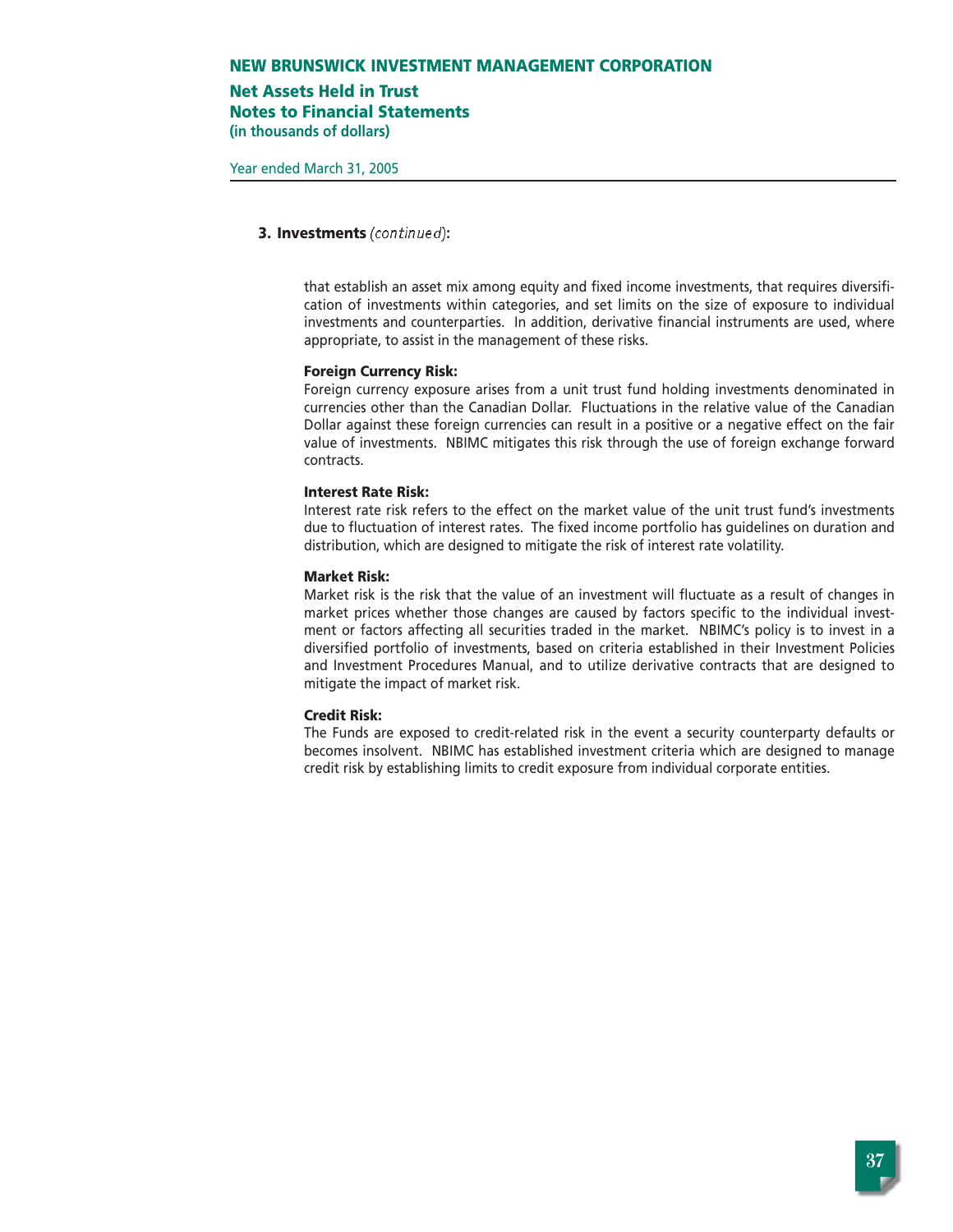# **Net Assets Held in Trust Notes to Financial Statements (in thousands of dollars)**

# **3. Investments** (continued)**:**

Following are details of unit trust holdings by each of The Funds:

# **(a) Public Service Superannuation Fund:**

|                                                         |              | <b>Unit Value</b><br>(rounded |             |               |
|---------------------------------------------------------|--------------|-------------------------------|-------------|---------------|
|                                                         | <b>Units</b> | in dollars)                   | 2005        | 2004          |
| <b>Fixed income:</b>                                    |              |                               |             |               |
| <b>Nominal Bond</b>                                     | 730,772      | \$1,479                       | \$1,081,061 | \$<br>886,850 |
| <b>New Brunswick</b>                                    |              |                               |             |               |
| <b>Fixed Income Opportunity</b>                         | 11,956       | 1,674                         | 20,015      | 28,298        |
|                                                         |              |                               | 1,101,076   | 915,148       |
| <b>Inflation Linked Securities</b>                      | 221,276      | 1,965                         | 434,799     | 397,831       |
| <b>Money Market</b>                                     | 189,322      | 1,265                         | 239,587     | 126,357       |
|                                                         |              |                               | 1,775,462   | 1,439,336     |
| <b>Equities:</b>                                        |              |                               |             |               |
| Canadian Equity                                         | 394,796      | 1,432                         | 565,483     | 732,214       |
| <b>External Canadian Equity</b>                         | 102,004      | 1,609                         | 164,100     | 204,913       |
| <b>TSE Small-Cap</b>                                    | 32,077       | 1,629                         | 52,261      | 71,576        |
| Allocation Equity International                         | 661,366      | 1,141                         | 754,866     | 659,486       |
| <b>Public Equity</b>                                    | 76,859       | 1,025                         | 78,779      | 110,481       |
|                                                         |              |                               | 1,615,489   | 1,778,670     |
| <b>Alternative investments:</b>                         |              |                               |             |               |
| North American Market Neutral                           | 151,977      | 1,105                         | 168,006     | 120,122       |
| New Brunswick and Atlantic<br>Canada Equity Opportunity | 9,300        | 962                           | 8,943       | 9,086         |
| <b>Private Equity</b>                                   | 46,833       | 769                           | 36,004      | 32,249        |
| <b>Canadian Real Estate</b>                             | 9,113        | 1,061                         | 9,665       | 1,605         |
| <b>Quantitative Market Neutral</b>                      | 39,850       | 960                           | 38,240      |               |
| U.S. Real Estate                                        | 37,670       | 2,053                         | 77,319      | 74,255        |
| Commodity                                               | 12,635       | 1,224                         | 15,459      |               |
|                                                         |              |                               | 353,636     | 237,317       |
| <b>Balanced:</b>                                        |              |                               |             |               |
| <b>Student Investment</b>                               | 485          | 1,639                         | 796         | 725           |
|                                                         |              |                               | \$3,745,383 | \$3,456,048   |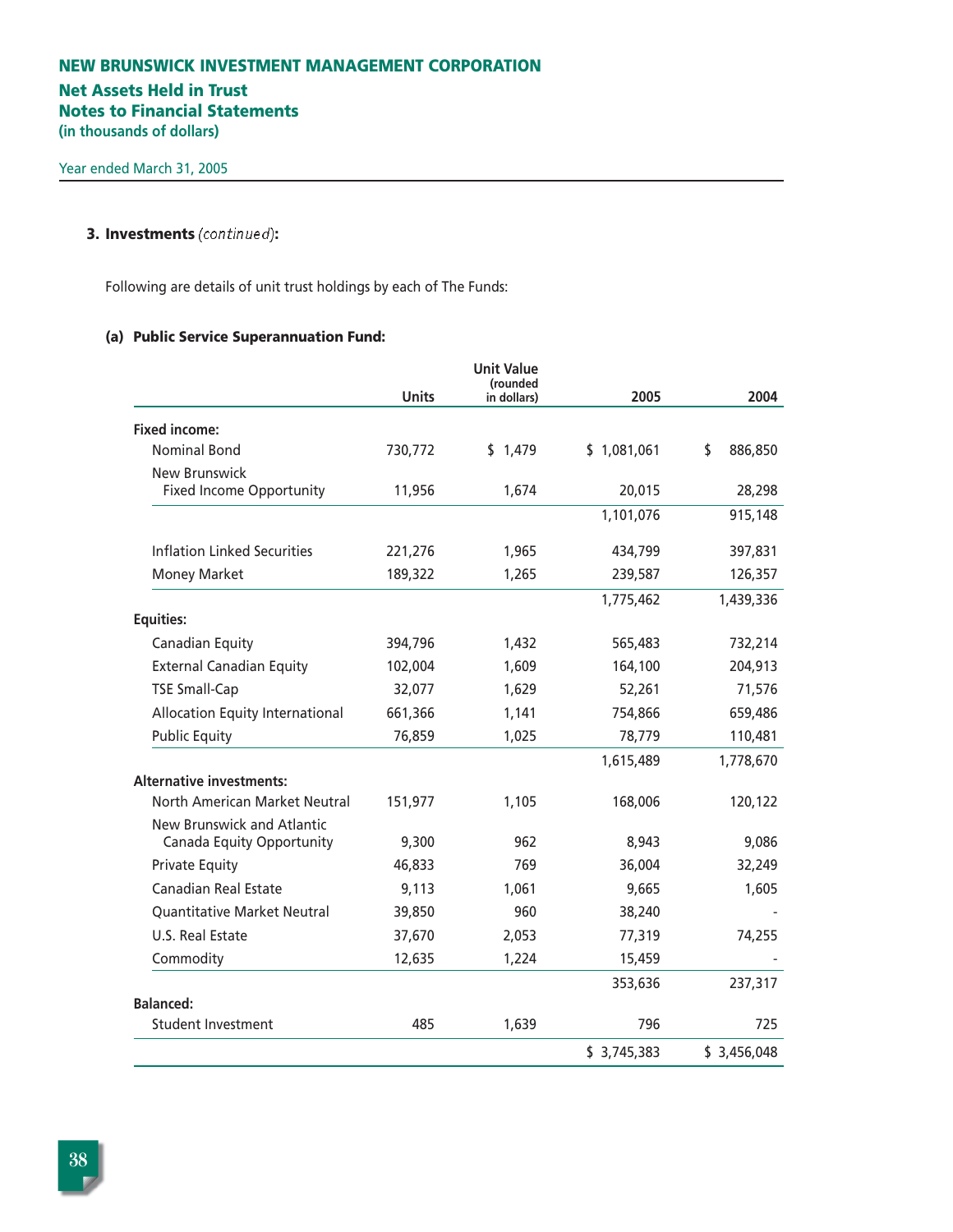# **Net Assets Held in Trust**

**Notes to Financial Statements**

**(in thousands of dollars)**

# **3. Investments** (continued)**:**

## **(b) Teachers' Pension Fund:**

|                                        |              | <b>Unit Value</b><br>(rounded |               |               |
|----------------------------------------|--------------|-------------------------------|---------------|---------------|
|                                        | <b>Units</b> | in dollars)                   | 2005          | 2004          |
| <b>Fixed income:</b>                   |              |                               |               |               |
| <b>Nominal Bond</b>                    | 661,299      | \$1,479                       | \$<br>978,289 | \$<br>820,882 |
| New Brunswick                          |              |                               |               |               |
| <b>Fixed Income Opportunity</b>        | 10,457       | 1,674                         | 17,506        | 25,211        |
|                                        |              |                               | 995,795       | 846,093       |
| Inflation Linked Securities            | 210,309      | 1,965                         | 413,250       | 385,232       |
| <b>Money Market</b>                    | 165,456      | 1,265                         | 209,385       | 109,571       |
|                                        |              |                               | 1,618,430     | 1,340,896     |
| <b>Equities:</b>                       |              |                               |               |               |
| Canadian Equity                        | 322,456      | 1,432                         | 461,869       | 623,846       |
| <b>External Canadian Equity</b>        | 89,218       | 1,609                         | 143,530       | 182,864       |
| <b>TSE Small-Cap</b>                   | 28,056       | 1,629                         | 45,710        | 61,302        |
| <b>Allocation Equity International</b> | 549,786      | 1,141                         | 627,511       | 556,836       |
| <b>Public Equity</b>                   | 67,225       | 1,025                         | 68,904        | 98,428        |
|                                        |              |                               | 1,347,524     | 1,523,276     |
| <b>Alternative investments:</b>        |              |                               |               |               |
| North American Market Neutral          | 132,927      | 1,105                         | 146,948       | 107,017       |
| New Brunswick and Atlantic             |              |                               |               |               |
| Canada Equity Opportunity              | 8,134        | 962                           | 7,822         | 8,095         |
| <b>Private Equity</b>                  | 40,963       | 769                           | 31,491        | 28,731        |
| <b>Canadian Real Estate</b>            | 7,971        | 1,061                         | 8,453         | 1,430         |
| <b>Quantitative Market Neutral</b>     | 34,855       | 960                           | 33.447        |               |
| U.S. Real Estate                       | 32,948       | 2,053                         | 67,627        | 66,154        |
| Commodity                              | 11,051       | 1,224                         | 13,521        |               |
|                                        |              |                               | 309,309       | 211,427       |
| <b>Balanced:</b><br>Student Investment | 528          | 1,639                         | 866           | 789           |
|                                        |              |                               |               |               |
|                                        |              |                               | \$3,276,129   | \$3,076,388   |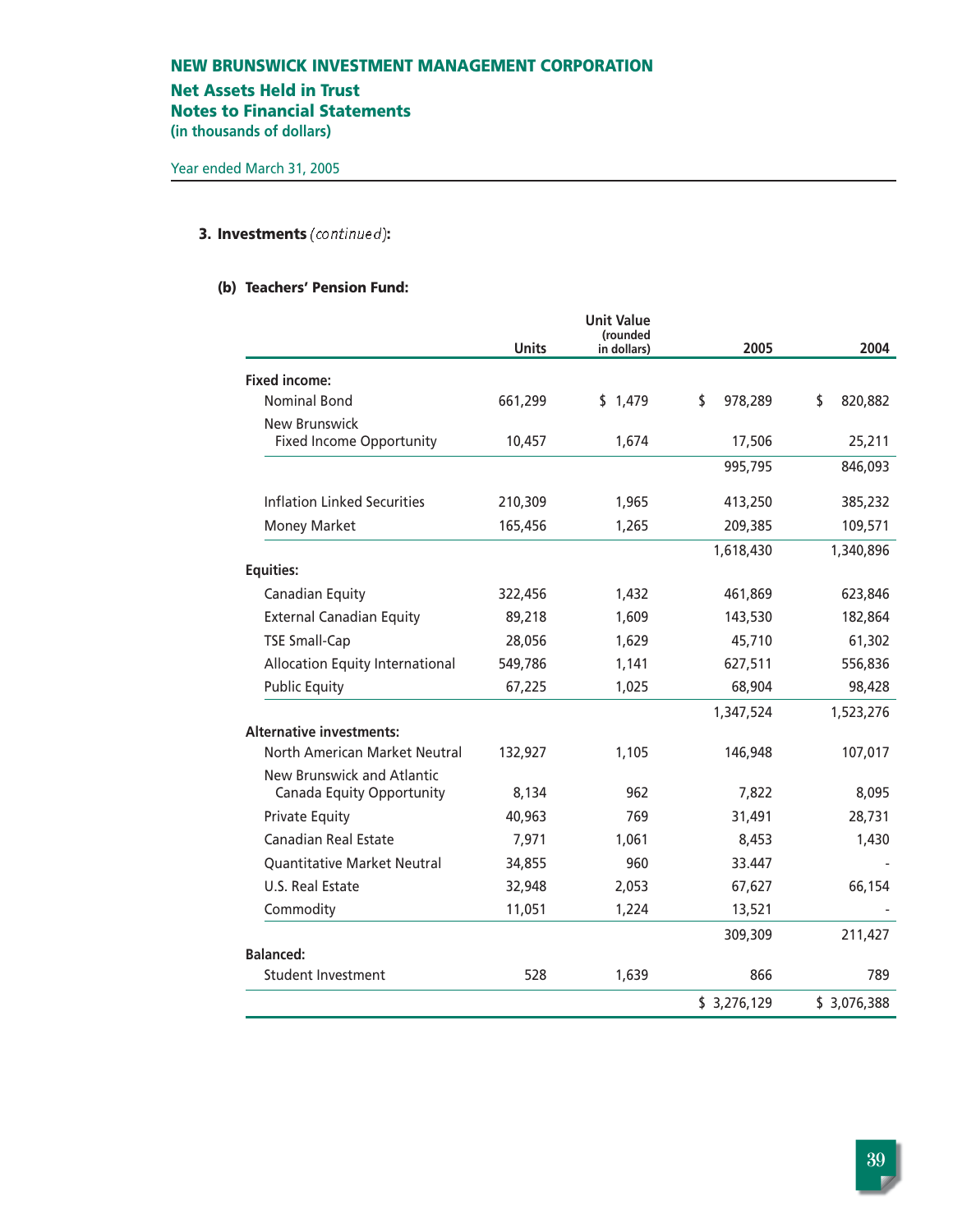# **NEW BRUNSWICK INVESTMENT MANAGEMENT CORPORATION Net Assets Held in Trust Notes to Financial Statements (in thousands of dollars)**

## **3. Investments** (continued)**:**

# **(c) Judges' Superannuation Fund:**

|                                                         |              | <b>Unit Value</b><br>(rounded |             |             |
|---------------------------------------------------------|--------------|-------------------------------|-------------|-------------|
|                                                         | <b>Units</b> | in dollars)                   | 2005        | 2004        |
| <b>Fixed income:</b>                                    |              |                               |             |             |
| <b>Nominal Bond</b>                                     | 3,884        | \$1,479                       | \$<br>5,747 | \$<br>4,757 |
| <b>New Brunswick</b>                                    |              |                               |             |             |
| <b>Fixed Income Opportunity</b>                         | 78           | 1,674                         | 131         | 193         |
|                                                         |              |                               | 5,878       | 4,950       |
| <b>Inflation Linked Securities</b>                      | 1,516        | 1,965                         | 2,978       | 2,834       |
| <b>Money Market</b>                                     | 1,242        | 1,265                         | 1,572       | 840         |
|                                                         |              |                               | 10,428      | 8,624       |
| <b>Equities:</b>                                        |              |                               |             |             |
| Canadian Equity                                         | 3,021        | 1,432                         | 4,326       | 5,642       |
| <b>External Canadian Equity</b>                         | 670          | 1,609                         | 1,077       | 1,401       |
| <b>TSE Small-Cap</b>                                    | 211          | 1,629                         | 343         | 548         |
| <b>Allocation Equity International</b>                  | 4,880        | 1,141                         | 5,571       | 4,974       |
| <b>Public Equity</b>                                    | 505          | 1,025                         | 517         | 754         |
|                                                         |              |                               | 11,834      | 13,319      |
| <b>Alternative investments:</b>                         |              |                               |             |             |
| North American Market Neutral                           | 998          | 1,105                         | 1,102       | 820         |
| New Brunswick and Atlantic<br>Canada Equity Opportunity | 61           | 962                           | 59          | 62          |
| <b>Private Equity</b>                                   | 307          | 769                           | 236         | 220         |
| <b>Canadian Real Estate</b>                             | 60           | 1,061                         | 63          | 11          |
| <b>Quantitative Market Neutral</b>                      | 262          | 960                           | 251         |             |
| U.S. Real Estate                                        | 247          | 2,053                         | 508         | 507         |
| Commodity                                               | 83           | 1,224                         | 101         |             |
|                                                         |              |                               | 2,320       | 1,620       |
| <b>Balanced:</b>                                        |              |                               |             |             |
| <b>Student Investment</b>                               | 4            | 1,639                         | 6           | 5           |
|                                                         |              |                               | \$24,588    | \$23,568    |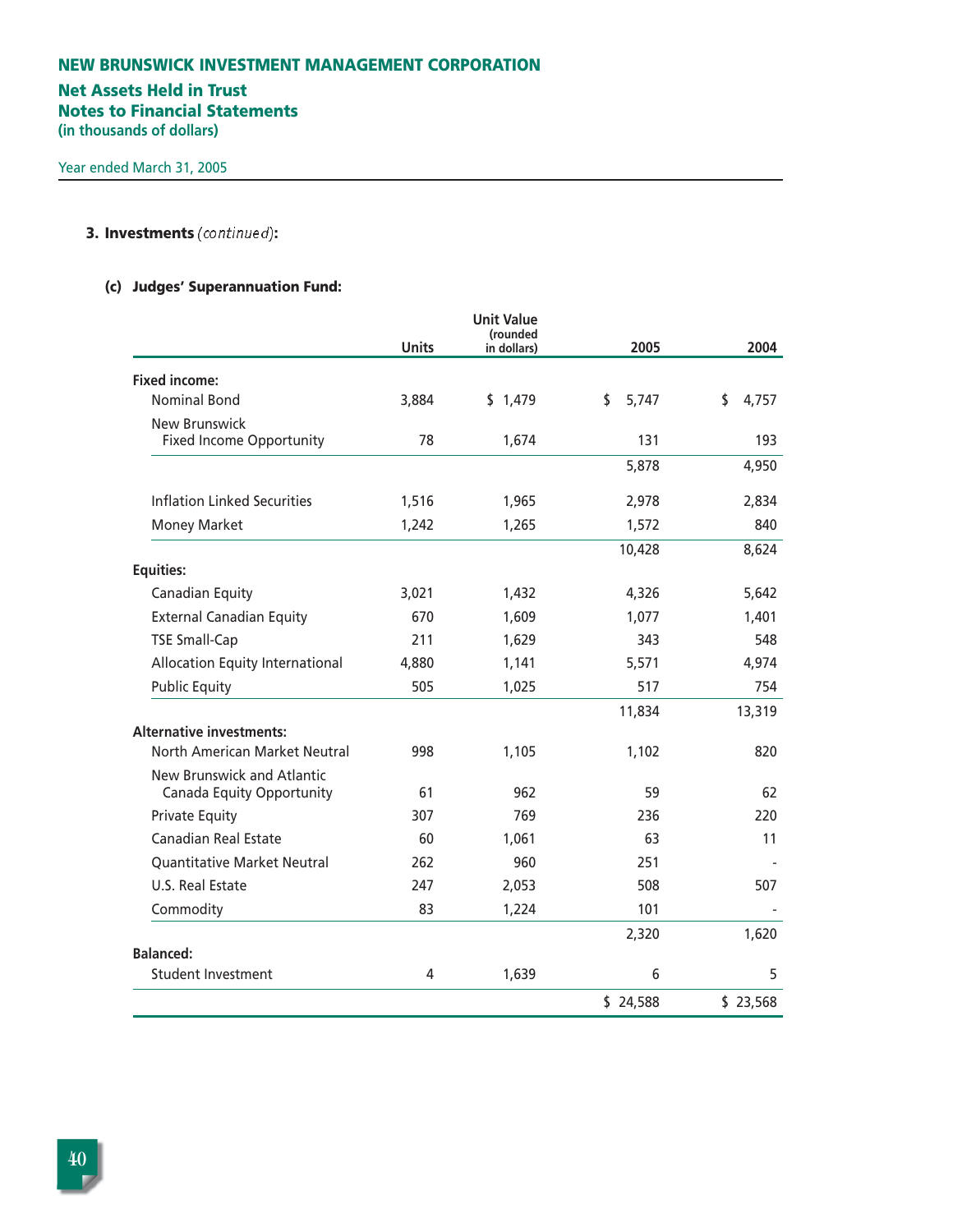# **Net Assets Held in Trust Notes to Financial Statements**

**(in thousands of dollars)**

# **4. Investment income (loss):**

### **(a) Public Service Superannuation Fund:**

|                                                                | 2005         | 2004         |
|----------------------------------------------------------------|--------------|--------------|
| <b>Fixed income:</b>                                           |              |              |
| <b>Nominal Bond</b>                                            | \$<br>52,481 | \$<br>81,697 |
| New Brunswick Fixed Income Opportunity                         | 1,379        | 3,094        |
|                                                                | 53,860       | 84,791       |
| <b>Inflation Linked Securities</b>                             | 44,178       | 54,210       |
| Money Market                                                   | 5,160        | 3,774        |
|                                                                | 103,198      | 142,775      |
| <b>Equities:</b>                                               |              |              |
| Canadian Equity                                                | 77,077       | 214,343      |
| <b>External Canadian Equity</b>                                | 20,286       | 52,417       |
| <b>TSE Small-Cap</b>                                           | 2,002        | 26,807       |
| <b>Allocation Equity Domestic</b>                              |              | 9,295        |
| Allocation Equity International                                | 58,678       | 195,667      |
| <b>Public Equity</b>                                           | 13,426       | 15,418       |
|                                                                | 171,469      | 513,947      |
| <b>Alternative investments:</b>                                |              |              |
| North American Market Neutral                                  | 6,872        | 4,573        |
| New Brunswick and Atlantic Canada<br><b>Equity Opportunity</b> | (408)        | 1,212        |
| <b>Private Equity</b>                                          | 2,958        | 10,062       |
| <b>Canadian Real Estate</b>                                    | 557          |              |
| <b>Quantitative Market Neutral</b>                             | (1, 305)     |              |
| U.S. Real Estate                                               | 7,622        | 28,332       |
| Commodity                                                      | 2,443        |              |
|                                                                | 18,739       | 44,179       |
| <b>Balanced:</b>                                               |              |              |
| <b>Student Investment</b>                                      | 71           | 129          |
|                                                                | \$293,477    | \$701,030    |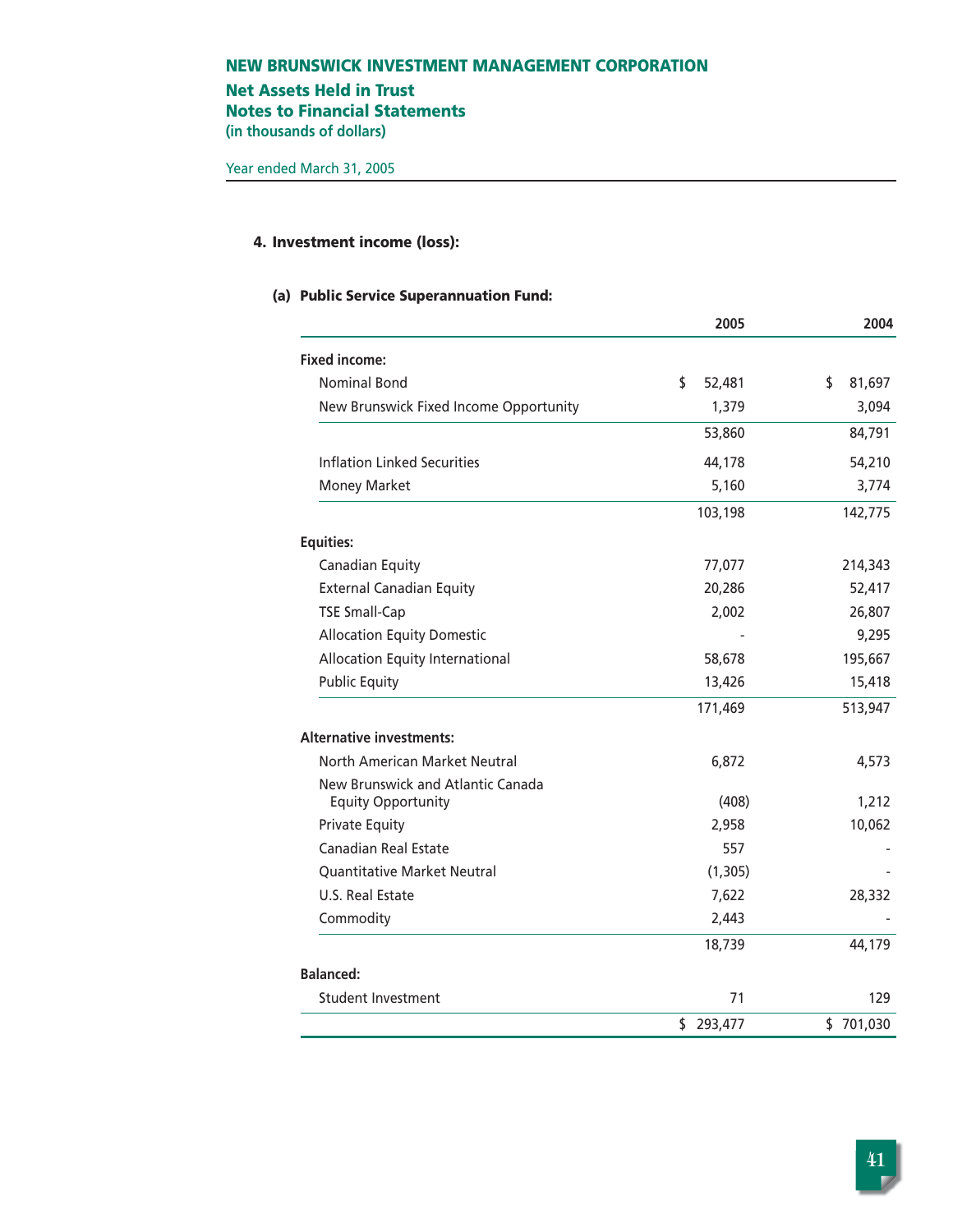# **Net Assets Held in Trust**

**Notes to Financial Statements**

**(in thousands of dollars)**

# **4. Investment income (loss)** (continued)**:**

### **(a) Teachers' Pension Fund:**

|                                                                | 2005          | 2004         |
|----------------------------------------------------------------|---------------|--------------|
| <b>Fixed income:</b>                                           |               |              |
| <b>Nominal Bond</b>                                            | \$<br>47,864  | \$<br>75,917 |
| New Brunswick Fixed Income Opportunity                         | 1,215         | 2,772        |
|                                                                | 49,079        | 78,689       |
| <b>Inflation Linked Securities</b>                             | 42,397        | 52,336       |
| <b>Money Market</b>                                            | 4,537         | 3,358        |
|                                                                | 96,013        | 134,383      |
| <b>Equities:</b>                                               |               |              |
| Canadian Equity                                                | 63,445        | 183,502      |
| <b>External Canadian Equity</b>                                | 17,848        | 46,706       |
| <b>TSE Small-Cap</b>                                           | 1,876         | 23,045       |
| <b>Allocation Equity Domestic</b>                              |               | 8,416        |
| <b>Allocation Equity International</b>                         | 49,148        | 166,052      |
| <b>Public Equity</b>                                           | 11,855        | 13,739       |
|                                                                | 144,172       | 441,460      |
| <b>Alternative investments:</b>                                |               |              |
| North American Market Neutral                                  | 6,071         | 4,069        |
| New Brunswick and Atlantic Canada<br><b>Equity Opportunity</b> | (363)         | 1,144        |
| <b>Private Equity</b>                                          | 2,613         | 9,074        |
| Canadian Real Estate                                           | 490           |              |
| <b>Quantitative Market Neutral</b>                             | (1, 165)      |              |
| U.S. Real Estate                                               | 6,705         | 25,321       |
| Commodity                                                      | 2,135         |              |
|                                                                | 16,486        | 39,608       |
| Balanced:                                                      |               |              |
| Student Investment                                             | 77            | 141          |
|                                                                | 256,748<br>\$ | \$615,592    |